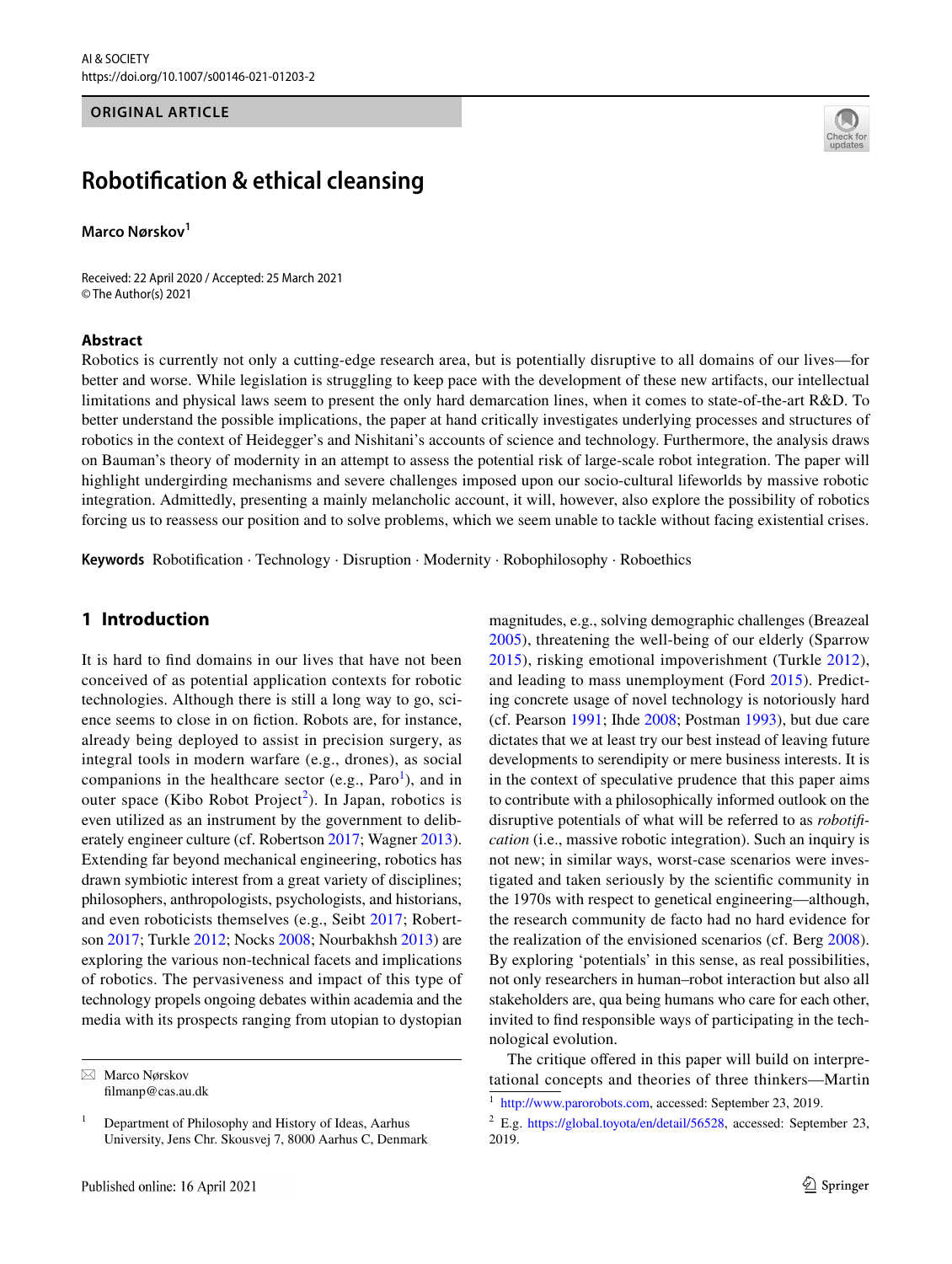Heidegger, Keiji Nishitani, and Zygmunt Bauman—to present a hermeneutics of disruption pertaining to *robotifcation*; or phrased diferently, the aim of the paper is to spell out latent structures and mechanisms identifed by these intellectuals and point toward their possible implications. In a frst step ("[Mechanics](#page-1-0)"), I will introduce robotics in the theoretical embedding of Heidegger's and Nishitani's philosophy of science and technology, transposing their fndings as underlying mechanisms into the domain of robotics. Consequently, it will be argued that *robotifcation* severely afects the meaning and value of whatever it touches upon. In a second step ("[Disruptive potential: ethical cleansing](#page-4-0)"), I will expand the investigation with Bauman's analysis of modernity to better fathom the magnitude of the potential negative impact of robotifcation on our society. These two theoretical sections will be followed ("[Tearing and stretch](#page-9-0)[marks"](#page-9-0)) by more concrete exemplifcations of present/projectible challenges, which highlight the complexity and dual nature of *robotifcation* as well as the dangers outlined in the previous sections. While the nature of the inquiry is dystopian, the fnal part ("[A way out?"](#page-11-0)) discusses whether our human limitations may in the end not only safeguard us but also enable us to improve our ways of living with each other.

After this brief introduction and roadmap, it may be appropriate to outline some of the paper's limitations. The paper draws exclusively on the thoughts of only a handful of thinkers (mainly Heidegger, Nishitani, and Bauman) and, by a rather coarse-grained and implicit synthesis, applies their theories to the topic of inquiry.<sup>[3](#page-1-1)</sup> It is not about proving that these thinkers are right or wrong (e.g., with their understanding of science and technology) nor about producing an indepth analysis of their compatibility. The main ambition is to use their ideas and build on their shoulders a philosophically informed account of the possibly highly challenging impact that robotics may have on our culture and society. It is also not the case that I have no 'techno optimism' or sufer from misoneism; on the contrary, there are many fascinating and benign aspects of robotics. Nevertheless, this does not exempt us from investigating its 'dark side' seriously. How the future will turn out and whether robotics will transform our world into some sort of global Shangri-La would be the topic of another paper. Given these limitations, there is no claim that what is presented here is the only and correct view on the topic at hand. Hopefully, however, the reader will fnd the analysis and conclusion robust and informative.

Another point of clarifcation worth taking up from the beginning is of a conceptual nature. It is notoriously hard to provide a meaningful defnition of a robot (e.g., Wagner [2013:](#page-16-0) 4–5; Nourbakhsh [2013](#page-15-3): xiv–xv). Furthermore, with this in mind, it is also important to stress that it is not the concrete robotic artifact that is the central topic of investigation as such, but large-scale robotic integration into our various lifeworlds<sup>[4](#page-1-2)</sup>—including technologies such as IoT, automatization, AI, machine learning, etc.<sup>[5](#page-1-3)</sup>—which will also be referred to as *robotifcation* throughout the paper. While providing a more rigorous defnition of the term is impossible due to the indeterminateness and inclusiveness of the phenomena it tries to cover, I hope that the meaning and intention will be sufficiently clear in the rest of the paper.

#### <span id="page-1-0"></span>**2 Mechanics**

To better fathom possible challenges imposed on us and our institutions by *robotification*, it is not sufficient to only put on our empirical lenses when attempting to evaluate envisaged practical dis-/advantages. While industrial deployment of robotic solutions is nothing new, social robotics opens entirely novel domains of application to mechanization. We would need to brace ourselves with patience until mainstream adoption of social robots to assess their full impact on our lifeworld, i.e., beyond the various microcosms of living labs, experimental setups, or nascent frst mover implementations. Hence, given the incipient and wide spanning nature of the robotic phenomenon—or better phenomena it is important to also examine the inherently underlying metaphysical mechanics and ontological processes that are at play. The attempt to probe into the latter structure to understand its signifcance, the fat of *robotifcation*, is the aim of this section. It will thereby demonstrate the inherent 'mechanics' by which *robotifcation* challenges the meaning of the domains it touches upon and provide the more concrete interpretations of possible negative real-world impact in the subsequent sections, with a frmer foundation.

Many factors drive robotic developments, such as political and economic dynamics(cf. Sparrow [2015](#page-16-2)) or the visions of science fction which have been and still are amongst the formative sources of inspiration for roboticists (cf. Robertson [2017;](#page-15-0) Wagner [2013;](#page-16-0) Gunkel [2018](#page-14-3)), but science provides the undergirding realm for robotic development—in the form of, for instance, instruments and methodologies. Importantly, it is no longer a mere engineering undertaking;

<span id="page-1-1"></span><sup>&</sup>lt;sup>3</sup> Some positions and concepts (e.g., pertaining to virtue ethics) are only implicitly addressed and would have deserved to be expanded upon. However, due to limited space, I hope that the reader may use the adumbrated as a vantagepoint for further inquiry.

<span id="page-1-2"></span><sup>4</sup> Lifeworld is here understood in the Husserlian tradition, namely, as the fundamental meaning-bestowing contexts and structures of our everyday lives, such as the socio-cultural spheres that comprise this dimension of our lived reality.

<span id="page-1-3"></span> $<sup>5</sup>$  E.g., the Society 5.0 initiative by the Japanese government ([https://](https://www.gov-online.go.jp/cam/s5/eng)</sup> [www.gov-online.go.jp/cam/s5/eng,](https://www.gov-online.go.jp/cam/s5/eng) accessed: October 31, 2019).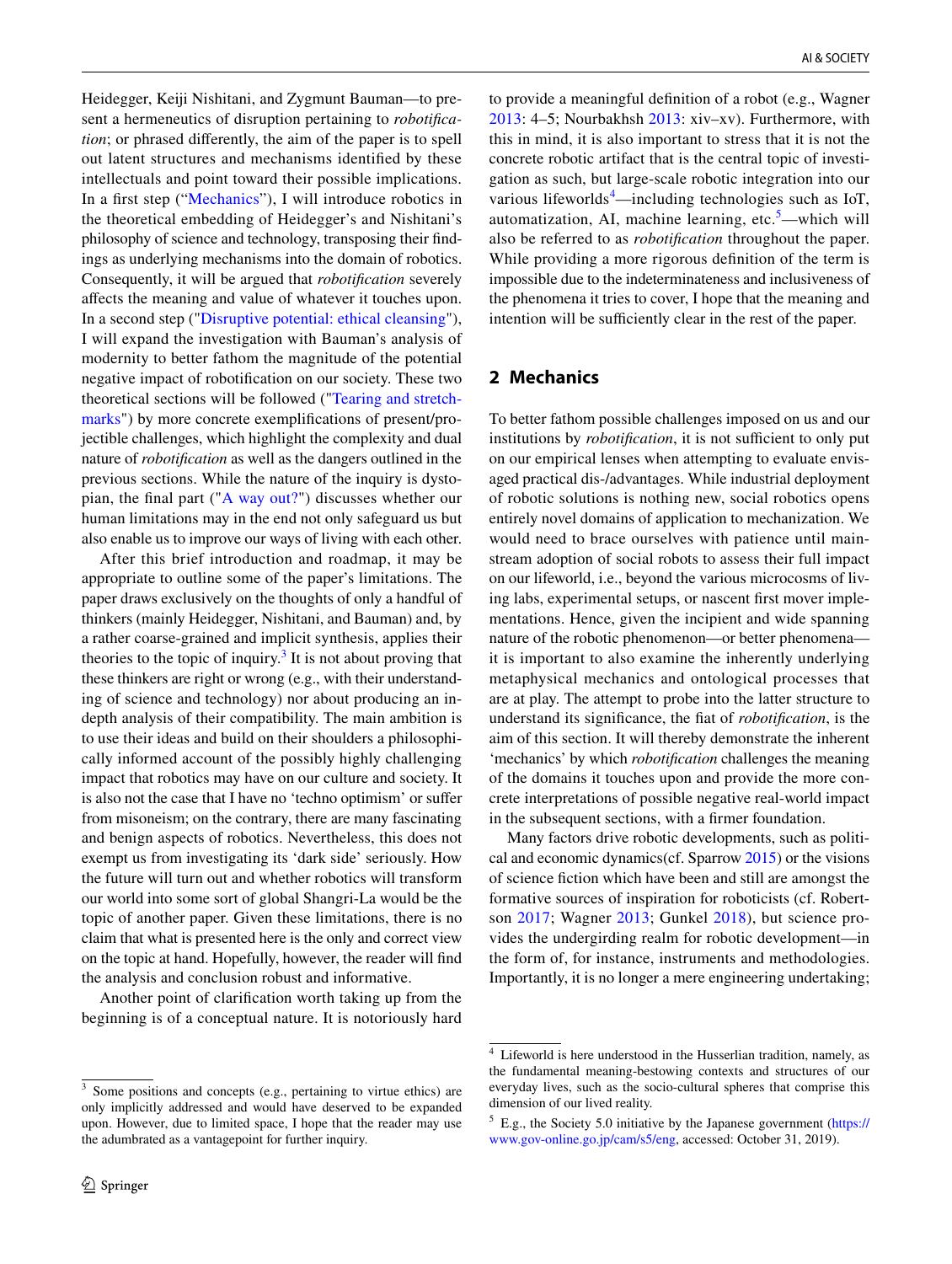research into robotics has become a truly interdisciplinary feld, and it is discussed whether it will even transform into a transdisciplinary endeavor (Seibt et al. [2020](#page-15-6)). Science and technology have blessed us with ever more knowledge, their spin-ofs substantially improved our ways of living; however, there is a fundamental challenging aspect, easily hidden by its triumphal procession, that needs to be accounted for especially when it comes to *robotifcation*. In the following, the paper will examine the notion of science and technology. More concretely, it will build on the work of Martin Hei-degger, and Keiji Nishitani,<sup>[6](#page-2-0)</sup> and present social robots as crystalized manifestations of the inherent modus operandi of modern science and technology. Based on these thinkers, the case will be made that large-scale robotic integration comes with the imminent risk of depletion of meaning, i.e., an exis $t$ ential<sup>[7](#page-2-1)</sup> risk not only to our self-understanding but also to the significance of our relations and institutions in general. $8$ This risk and the practical magnitude of the potential disruption will be further explored in the subsequent next sections of the paper. However, frst, I will sketch how science and technology are understood in this paper, i.e., as outlined by Heidegger and Nishitani. Diferent theories or even interpretations could have been used instead of the ones proposed here, which furthermore may lead to diferent conclusions (for instance, with respect to Heidegger, see Nørskov [2011,](#page-15-7) [2016;](#page-15-8) Gunkel [2012](#page-14-4)). However, as mentioned in the previous section, this paper constrains itself to a narrow theoretical scope and is not about providing a comparison, contrasting opposing views, nor arguing for the right one. Instead, it is about providing and examining one of the options in the vast space of possible intellectual theories and futures.

On a fundamentally epistemological level, science is always about something. The various phenomena of our world become objectifed and categorized—hence, interpretable and subjectable to the methods and everyday business of the various scientific disciplines.<sup>9</sup> Striving toward objective generalizability and universal validity, science aims for impartiality when it comes to the constituents that comprise its domain of investigation. Heidegger makes explicit that this also comes with a signifcant limitation and gives the following example in *Das Ding* ([2000a](#page-14-5)) [The Thing]<sup>[10](#page-2-4)</sup>:

In the scientifc view, the wine became a [mere] liquid, and liquidity in turn became one of the states of aggregation of matter, possible everywhere. (Heidegger  $2001: 169$  $2001: 169$ <sup>[11,](#page-2-5)[12](#page-2-6)</sup>

In the process of understanding the various phenomena in the world—in the quotation above, a wine jug—the scientifc account goes beyond an exhaustive understanding of the actual concrete reality of the jug at hand. His contemporary and former student Keiji Nishitani follows the same line of thought:

The progress of modern science has painted the true portrait of the world as a desert uninhabitable by living beings; and since, in this world, all things in their various modes of being are fnally reduced to material elements—to the grains of sand in the desert of the physical world—modern science has deprived the universe of its character as a 'home'. ([1982:](#page-15-9) 109)

Central to Nishitani's critique is that science sets us on a path toward nihilism, since its inquiry basically reduces everything to impersonal objects. Caricaturized, the issue brought to our attention by these two thinkers is that scientifc investigation is like using a sledgehammer to crack a nut when it comes to the methodological approach of understanding its essence; the sledgehammer will crack the nutshell and together with the seed every component will be there. Nishitani provides the following example with a much more complex object of investigation, namely human consciousness:

The various activities of human consciousness itself come to be regarded in the same way as the phenomena of the external world; they, too, now become processes governed by mechanical laws of nature (in the broader sense). In this progressive exteriorization, not even the thinking activities of man elude the grasp of the mechanistic view. (ibid.: 110)

This type of inquiry does not warrant that we are able to holistically grasp the full phenomenological meaning of<br>For a systematic analysis of the affinity and differences of these two

<span id="page-2-0"></span>thinkers, see Heine ([1990\)](#page-14-7).

<span id="page-2-1"></span> $<sup>7</sup>$  As the paper draws on thinkers linked to the Existentialism, the</sup> usage of the term 'existential' needs some clarifcation as it may insinuate that it should be understood in the narrow meaning of this tradition. However, the word here does not only cover a certain intellectual stance on who we are but also its practical repercussions and significance.

<span id="page-2-2"></span><sup>8</sup> This critique resonates well with Horkheimer and Adorno's more large-scale critique of the Enlightenment (2014).

<span id="page-2-3"></span> $9$  The aim here is not to find sufficient requirements for activities to qualify as scientifc; the above pertains to basically any conscious relation we have to the world.

<span id="page-2-4"></span><sup>10</sup> References to Heidegger's works will be to the German versions of the *Gesamtausgabe* [Complete Edition]; however, quotations are provided in English translations (with references to the corresponding German original supplied in footnotes).

<span id="page-2-5"></span><sup>&</sup>lt;sup>11</sup> Bracketed, I have added the word 'mere' as this was not included in the translation by Hofstadter. However, this little word makes a diference as it underscores the non-exhaustiveness of 'the scientifc view' and hence must not be omitted given the nature of the enquiry at hand.

<span id="page-2-6"></span><sup>&</sup>lt;sup>12</sup> For the original German version, see Heidegger [\(2000a](#page-14-5): 173).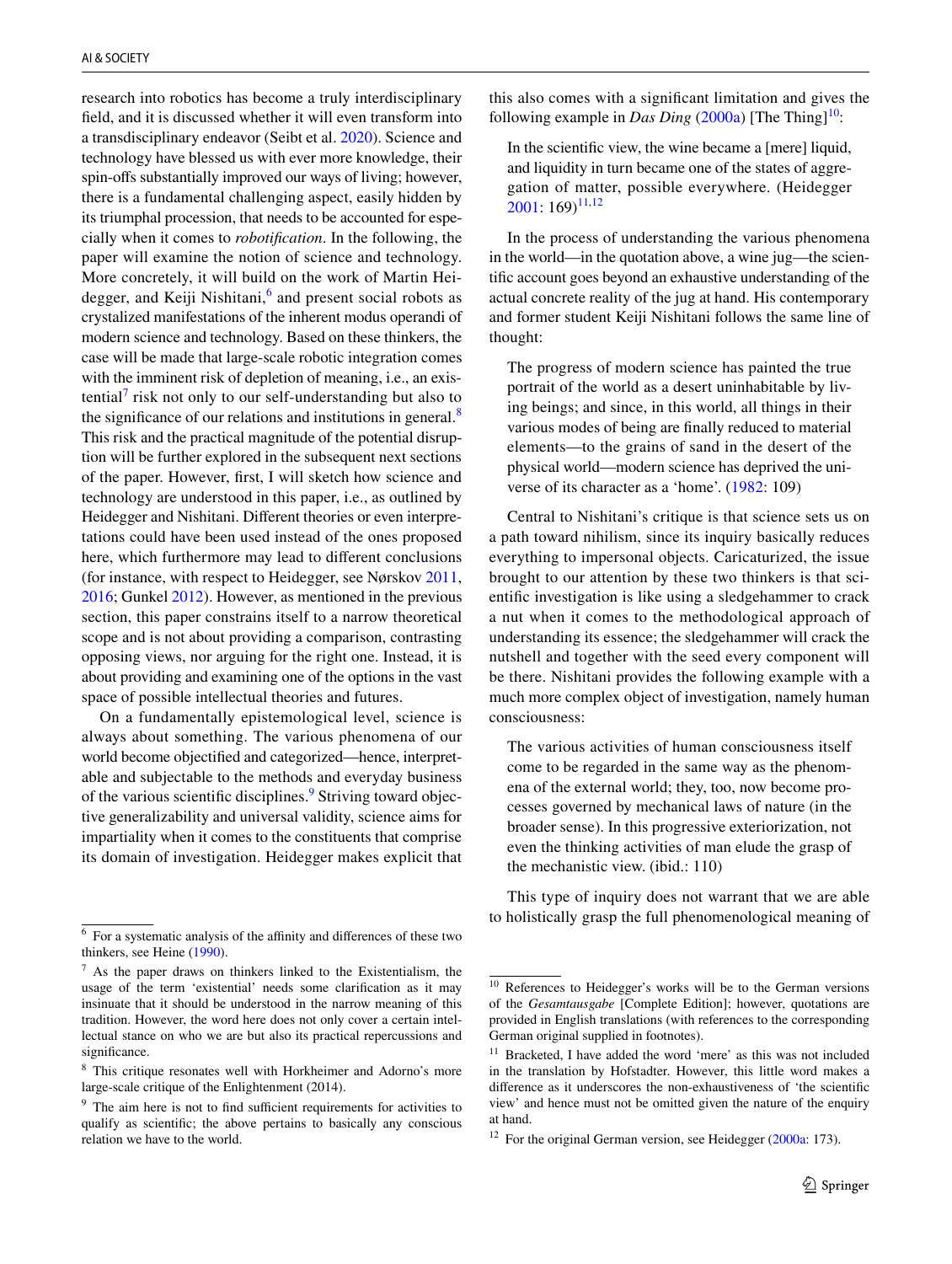the nut or human consciousness of a concrete animal or a human being. However, there is more to the modus operandi of science. Following Heidegger's account, the modality of the interplay between us and the world is pivotal. In his writing, modern technology is a central driving force of modern science as for instance indicated in *Wissenschaft und Besinnung* [Science and Reflection] ([2000c](#page-14-8)), elaborated upon in *Die Frage nach der Technik* [The Question concerning Technology] ([2000b\)](#page-14-9), and summarized by Ihde in the following two quotes:

[T]echnology is the source of science, technology as enframing is the origin of the scientifc view of the world as standing-reserve. [\(2010](#page-14-10): 37)

The science Heidegger refers to in, e.g., *Die Frage nach der Technik*, at least the one he uses to exemplify his position, is modern physics [\(2000b](#page-14-9): 23). However, since mathematics, most parts of contemporary philosophy, psychology, history, etc., and even anthropology, all engage in ordering and categorizing the empirical or abstract phenomena in the process of rational sensemaking, his theory is here taken to be applicable to all disciplines which aspire to the acquisition of objective knowledge. If Heidegger is right, which will not be contested here, modern technology as well as science, qua transitivity, inherently subject us to great danger. More concretely, we become exposed to being caught in a modality where we only interpret the world around us as instrumental goods, or in his technical diction, *standing reserves—*i.e., in terms of its utility and usability for something else, and furthermore, we may even never become aware that we are part of this process as it unfolds ([2000b](#page-14-9)). Think of how many of us meet animals on a daily basis, vacuum packed or chopped into palatable refrigerated parts, ready for consumption. Amongst Heidegger's own examples, we fnd the hydroelectric power station or the wind turbine, which highjack the meaning of the river or wind entirely by being resources for energy transformation (ibid.). While many aspects of our human lifeworld refect this modus of interpretation and reasoning—e.g., *human resource management* is such an instrument—robotics potentially subjects all aspects of the human condition and its socio-cultural habitat predominantly to the technological realm.

As mentioned in the beginning of this section, robotic research has transformed from being more or less exclusively an engineering undertaking to including a broader portfolio of disciplines. This trend is more than welcome as new knowledge is generated; nevertheless, it is important to remember that the attempts to materialize human structures are still made within the restrictions of objective scientifc investigations. By mapping an analogue world to digital platforms via the various scientifc methodologies, social robotics subjects us to the above-mentioned risks of defation and estrangement; again, in Heidegger's terminology,

we may transform and view our environment and even ourselves in terms of *standing reserves*. In this technological mode of being, we establish a world where we are enticed to entrust and outsource, for instance, our dearest and ourselves to mechanical structures in which everything is basically reduced to fungible commodities that obtain their value according to some objective metrics (cf. Sparrow's critique of the automatization of the elderly care sector, 2015; for an overview of the current automation potential see, e.g., McKinsey [2017\)](#page-15-10).

Given the vital role of social relationships when it comes to our well-being (e.g., Aristotle), the development of robots, which are considered to function as, e.g., interaction partners for our elderly and children, basically epitomizes this aspect of modern technology and science. This dimension is even spelled out by its etymology, as the word describes the affordance space of the ostensible phenomenon rather nicely. Derived from Czech, it translates into forced laborer, i.e., a slave or servant. The deliberate creation of machines that love us, entertain us, care for us, and work for us (in all the shadings of the 'as if', cf. Turkle [2012;](#page-16-1) Seibt [2017](#page-15-1)), i.e., satisfy whatever individual or social need we have—like slaves—basically reduces these activities to services. The uniqueness of the service provider in principle becomes irrelevant to the degree of specifability and emulability of what constitutes the service. From a purely functional point of view, it makes no diference whether robots serve us the wine in a restaurant, drive our cars, and take care of our kids, or whether human beings do it, as long as certain capacity criteria are sufficiently met. That these criteria may be arbitrary, hard, or impossible to meet (cf. Gunkel [2012\)](#page-14-4) does not exclude technological rendition but may rather function as a catalyst and motivate researchers and roboticists to attempt to break these thresholds. In his analysis of Heidegger's philosophy of technology and alterity, Tomaz highlights the reductionistic convergence linked to the technological impact on society:

In modern societies, that is, in the age of technology, we have a tendency to reduce all our actions to formal behaviors, to machine-like procedures. This tendency becomes a self-fulflling prophecy—reduced our Being (capacity-to-be) to machine-like aspects, we cannot distinguish ourselves from technological equipment that appears to behave like we behave. Hence the tendency to design "friendliness" (i.e., "a user friendly interface") into our technological equipment develops not because of the technological advance in itself, but because of its progressive success in reducing our comprehension of the complexity of our existence and social life. [\(2016](#page-16-3): 173–174)

As technology drives us toward maximizing the efect with the least amount of effort (cf. Heidegger [2000b](#page-14-9): 16), it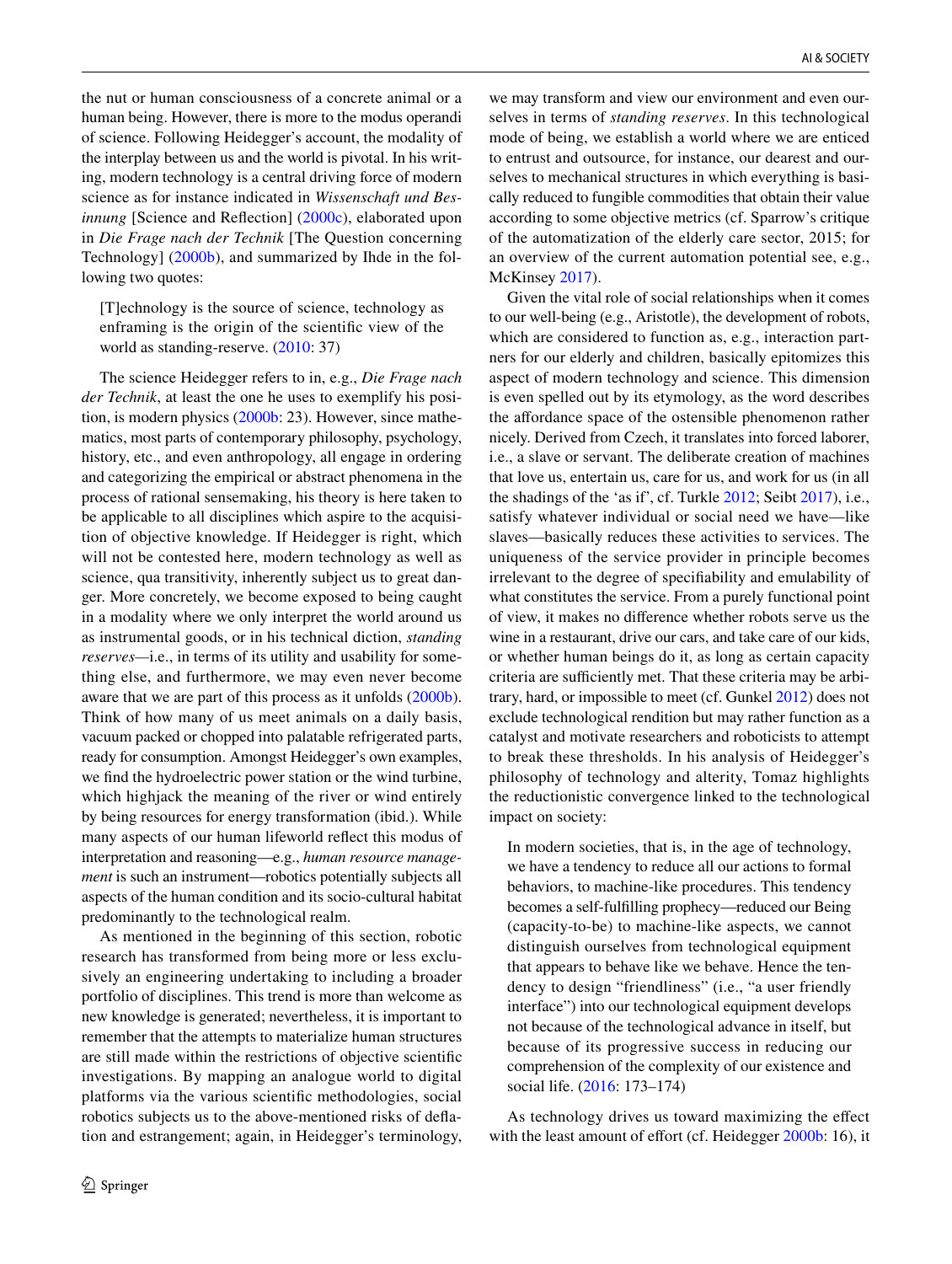only seems natural that also social relations are subjected to the scrutiny of its calculus in progress. We are not isolated otherworldly entities, but are always embedded in the context of our lifeworld (Heidegger [1926\)](#page-14-11); philosophers and psychologists from various epochs have drawn attention to our deeply social nature (e.g., Schopenhauer [1990:](#page-15-11) 156; Watsuji [1996:](#page-16-4) 14; Hood [2013:](#page-14-12) 28–31). Our cognitive makeup, nevertheless, seems limited with respect to how many social relations we can maintain thoroughly (Dunbar [1998](#page-14-13); Hood [2013](#page-14-12)). Consequently, an infux of robotic social agents into our social afordance spaces is a serious intervention as it competes with human–human relations—or put more explicitly by Postman:

Technological change is neither additive nor subtractive. It is ecological. I mean "ecological" in the same sense as the word is used by environmental scientists. One signifcant change generates total change. If you remove the caterpillars from a given habitat, you are not left with the same environment minus caterpillars: you have a new environment, and you have reconstituted the conditions of survival; the same is true if you add caterpillars to an environment that has had none. ([1993:](#page-15-5) 118)

Turkle's psychological assessment of the impact of social technological artifacts adds further tension. She termed the break-even point an "emotional […] and […] philosophical—readiness", where "performance of connection seems connection enough" [\(2012](#page-16-1): 9) or is even preferred over human–human interaction as the "robotic moment" (see, for instance, quotation below). Her criticism is captured by the very title of her book, namely that we are "alone—together", while the machines we interact with elicit us to think otherwise. Referring to her empirical studies, she writes:

As I listen for what stands behind this moment [referring to the robotic moment], I hear a certain fatigue with the difficulties of life with people. We insert robots into every narrative of human frailty. People make too many demands; robot demands would be of a more manageable sort. People disappoint; robots will not. (ibid.: 10)

The technological mode of engaging with the world, be it humans or other entities, pushes us toward an irresistible direction when it comes to the leveling of whatever dissatisfaction we carry with us or the realization of our hedonistic urges. However, applying Heidegger's as well as Nishitani's critique from above, this comes at a price, namely that if we interpret the affordances within this notion of science and technology, epitomized by robotics, we risk defating the signifcance and meaning of our relations to the level of services. Nishitani captures this dimension leaning on Nietzsche's Zarathustra in the aforementioned quotation,

where he accuses "modern science [of having] deprived the universe of its character as a 'home'" (Nishitani [1982](#page-15-9): 109).

Currently, robotics seems to be the Wild West where no type of relationship nor their relata are sacrosanct when it comes to robotic integration (robotics for caring—e.g., Paro,<sup>13</sup> killing—e.g., LAWS, <sup>[14](#page-4-2)</sup> preaching—e.g., BlessU-2, <sup>15</sup> etc.) Whether ethics is ft to mitigate and provide the necessary impact to tackle the robotic moment is unclear. For instance, Seibt's non-replacement maxim demands that "social robots may only do what humans should but cannot do" (e.g., Seibt et al. [2018](#page-15-12): 37) may be a promising guideline. However, an important point to take from Heidegger is that the way we interpret the world is not entirely up to us (cf. [2000b:](#page-14-9) 24; Thomson [2011](#page-16-5): 203). He writes with respect to technology:

As this destining, the coming to presence of technology gives man entry into That which, of himself, he can neither invent nor in any way make. For there is no such thing as a man who, solely of himself, is only man.  $(2004b: 49)^{16}$  $(2004b: 49)^{16}$  $(2004b: 49)^{16}$  $(2004b: 49)^{16}$ 

And explicitly with respect to science:

The power of science cannot be stopped by an intervention or offensive of whatever kind, because "science" belongs in the gathered setting-in-place [Gestell] that continues to obscure the place [verstellt] of the event of appropriation.  $(1998: 259$  $(1998: 259$  f.n. a)<sup>[17](#page-4-5)</sup>

Accordingly, our infuence—as individuals and collectives—when it comes to the *robotifcation* of our lifeworld is nontrivial. Instead of fguring out how we can deliberately tackle the problem, the paper will try to examine the structures and limitations that may actually force us into a symbiotic relationship with robots and each other. Before doing so, the next section will bring this issue closer by further investigating the disruptive potential on a socio-cultural level.

### <span id="page-4-0"></span>**3 Disruptive potential: ethical cleansing**

Taught to respect and admire technical efficiency and good design, we cannot but admit that, in the praise of material progress which our civilization has brought,

<span id="page-4-1"></span><sup>13</sup> [http://www.parorobots.com,](http://www.parorobots.com) accessed: October 7, 2019.

<span id="page-4-2"></span><sup>&</sup>lt;sup>14</sup> Lethal Autonomous Weapon Systems (e.g., Sharkey [2018](#page-15-13)).

<span id="page-4-3"></span><sup>15</sup> [https://www.ekhn.de/ueber-uns/presse/detailpresse/news/an-inter](https://www.ekhn.de/ueber-uns/presse/detailpresse/news/an-interactive-experiment-blessu-2-the-blessing-robot-2.html) [active-experiment-blessu-2-the-blessing-robot-2.html,](https://www.ekhn.de/ueber-uns/presse/detailpresse/news/an-interactive-experiment-blessu-2-the-blessing-robot-2.html) accessed: October 7, 2019.

<span id="page-4-4"></span><sup>&</sup>lt;sup>16</sup> For the original German version, see Heidegger [\(2000b:](#page-14-9) 32–33).

<span id="page-4-5"></span> $17$  For the original German version, see Heidegger ([2004a](#page-14-16): 341 f.n. a).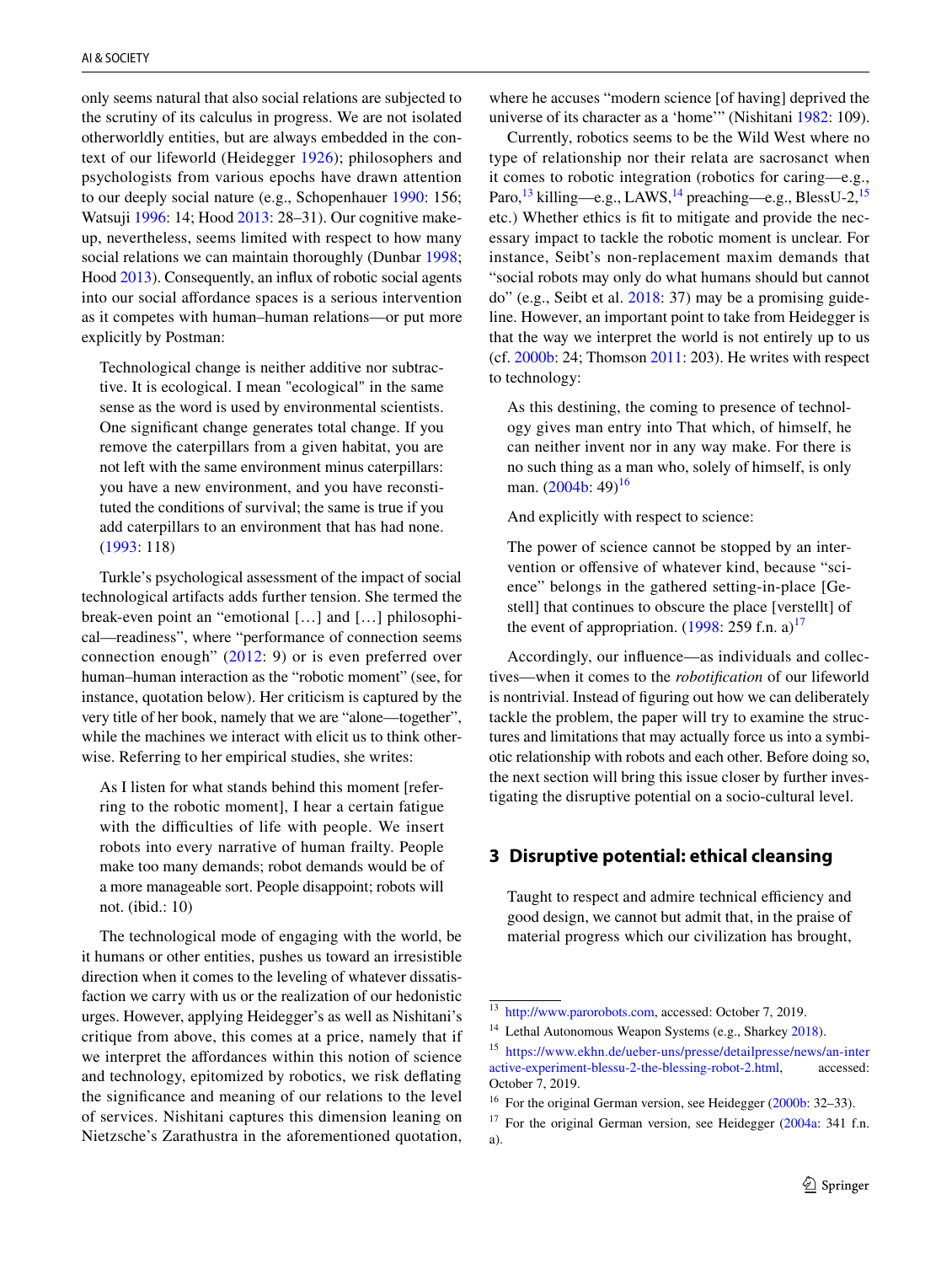we have sorely underestimated its true potential. (Bauman [2013](#page-13-1): 9)

Various reports indicate a considerable growth in all robotic sectors, ranging from industrial robots to service and entertainment robots (cf. IFR [2019a;](#page-14-17) [b](#page-14-18); Bhutani and Bhardwaj [2018](#page-13-2), [2019;](#page-13-3) McKinsey [2017\)](#page-15-10). Under the assumption that they are right and given the limited infuence that we have on the plasticity and reversibility of technology, it becomes important to understand the disruptive potential of large-scale robot integration. Culture infuences science and technology and vice versa (e.g., McLuhan and Fiore [1967](#page-15-14); Postman [1993](#page-15-5)), or framed slightly diferently:

To enter any human-technology relation is already both to "control" and to "be controlled". (Ihde [1990:](#page-14-19) 140)

Intellectuals such as Panikkar emphasize that the usurpation of technology is likely to infringe upon cultural diversity, resulting in technocracy becoming the dominant monoculture of our future (2000). If we think about the impact of the agricultural and industrial revolution or the computer and Internet on our human products and relations (e.g., Bostrom [2003](#page-14-20)), this seems to be a reasonable assessment. Robotics may very well represent a next disruptive step in this evolution—software programs (interconnected or not) become embodied and, hence, the domains of application increase considerably.

The previous section offered a philosophically informed view "under the hood"—i.e., at some of the fundamental structures and processes that are formative to the nature of the afordance spaces realized by robots. Robotics and its products were presented as materialized convergence point of the modus operandi of science and technology. Intertwined with Martin Bauman's theory on modernity (2013), I will now examine these fndings in greater detail with respect to the disruptive potential of robotic integration to our socio-cultural lifeworld. It will be argued that *robotifcation* is subjecting us to the risk of what will be termed *ethical cleansing* and its existential repercussions will be elaborated upon.

Roughly summarized, Bauman argues that technological tools and bureaucracy empowered Nazi (but also Stalinist) culture and ideology and rendered possible humanitarian atrocities like the holocaust which would otherwise not have been feasible. While this concrete historical tragedy is not the topic of investigation here, the abstract structure of social engineering described by Bauman bears remarkable resemblance to the robotic project and will be expanded upon in the rest of this section.

As briefy mentioned previously, there are many reasons why we produce robots, ranging from curiosity (e.g., bluesky research, leisure time activity) to sheer necessity (e.g., robots for deployment in danger zones, demographics)—for an informed discussion on this topic, see also the special plenary event documented in the proceedings of the Robophilosophy 2018/TRANSOR 2018 conference (Funk et al. [2018](#page-14-21)). Regardless of the source of funding or the intentions behind, robotics is potentially affecting our social lifeworld. Social robots<sup>[18](#page-5-0)</sup> are by definition meant to engage with us in our social spheres. However, service and industrial robots are non-negligible infuencers in this context too. They have already (e.g., in the automobile industry) or are expected to (e.g., collaborative robots) transform, amongst other things, our work life, which for most of us not only consumes a large part of our time, but in that capacity also sets the stage for a large part of our social life. As a result, robotics directly or indirectly tinkers with our sociality and is thereby a form of social engineering par excellence. A rather well-analyzed and criticized example is found in Japan, where the government strategically promotes and envisions a certain way of living empowered by robotics, e.g., enticing women to perform their traditional roles in society (cf. Robertson [2017](#page-15-0); Wagner [2013\)](#page-16-0). This is an attempt of social engineering writ large. As has been pointed out by, for instance, Rapoport, robotic technologies and embedded normativity come in tandem:

Social directives are already embedded in the very choices intelligent technologies are intended to facilitate: one cannot choose to install an energy-wasting or medicine-forgetting device, since such devices do not exist. ([2016:](#page-15-15) 226)

The quotation above highlights that robotic high-tech products promote a culture where its participants relate "correctly" through technologically materialized flters (Borenstein and Arkin ([2016](#page-14-22)) also discuss well-intended robotic nudging; for a concrete case of cultural embedded narrative, see Nørskov and Yamazaki [\(2018\)](#page-15-16)). They enforce conventions of social and ethical signifcance and hence materialize some sort of technologically empowered humanism. This conversion of what constitutes our practical lifeworld toward ethically impeccable, or at least improved, spheres by means of *robotification* (e.g., package delivering systems,<sup>19</sup> robotic co-workers, artifcial friends, etc.) seems to be the rational thing to do—at least in terms of performance optimization. It is, nevertheless, important to note, with Bauman, that the project of enhancement through social engineering is one of the necessary (importantly: not sufficient) ingrediencies to a potentially dangerous cocktail:

<span id="page-5-0"></span><sup>&</sup>lt;sup>18</sup> Here to be understood as sociable robots in opposition to earlier uses of the term (cf. Breazeal [2003](#page-14-23)).

<span id="page-5-1"></span><sup>&</sup>lt;sup>19</sup> Sticking with the narrative also including autonomous cars.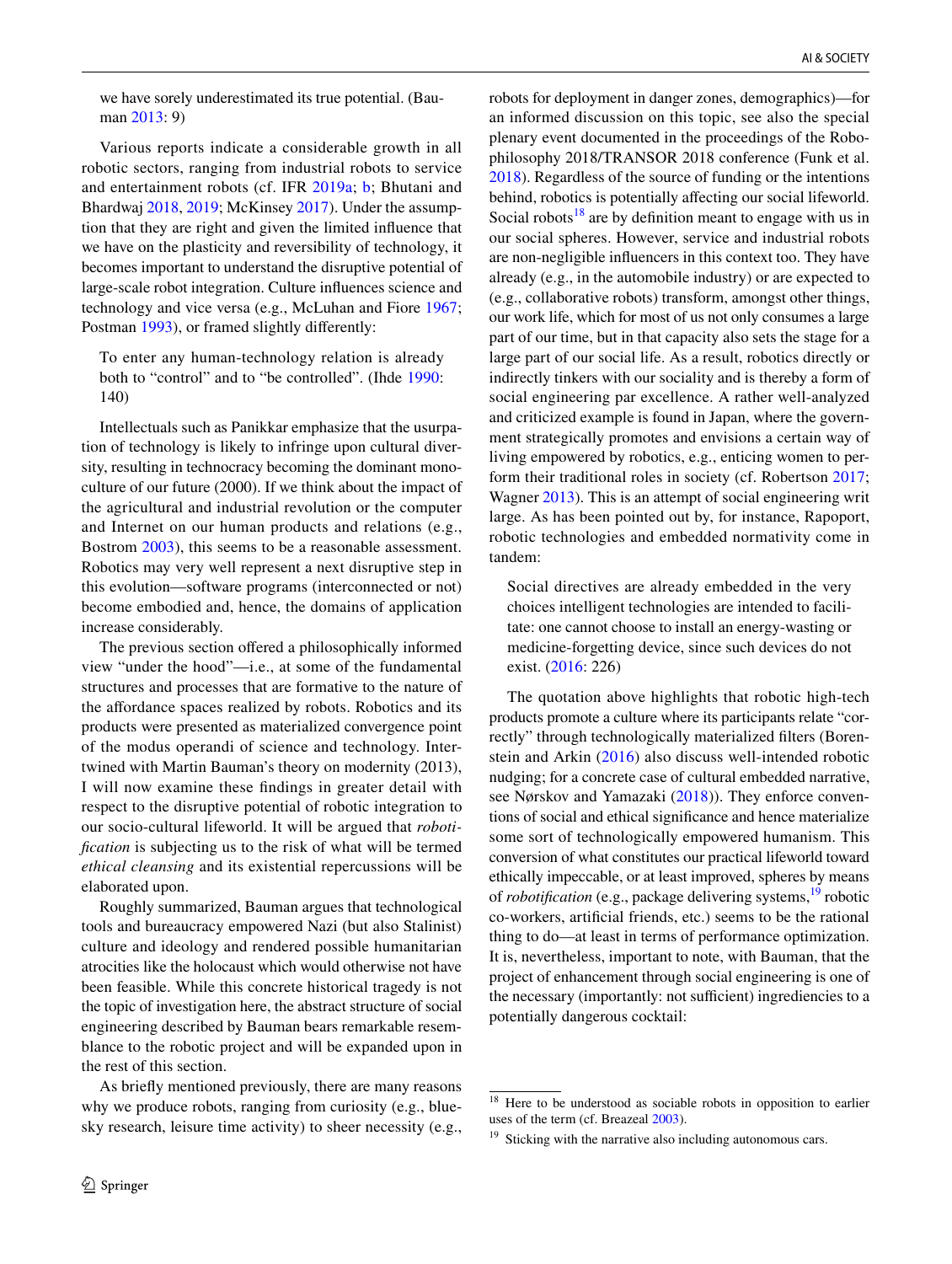Modern genocide is an element of social engineering, meant to bring about a social order conforming to design of the perfect society. To the initiators and the managers of modern genocide, society is a subject of planning and conscious design. One can and should do more about the society than change one or several of its many details, improve it here or there, cure some of its troublesome ailments. One can and should set oneself goals more ambitious and radical: one can and should remake the society, force it to conform to an overall, scientifcally conceived plan. (Bauman [2013](#page-13-1): 91)

Conditioning ourselves as individuals and collectives, in accordance with given cultural rationalities, has since ancient times been considered a viable way to realize some sort of social equilibrium and prosperity (e.g., Aristotle [1991](#page-13-4); Confucius [2008](#page-14-24)). However, as Bauman points out in his analysis [\(2013](#page-13-1)), and as endorsed by post-war intellectuals such as Horkheimer and Adorno [\(2014](#page-14-25)), rationality does not warrant morality; according to Bauman, rationality is almost neutral to such an extent that it actually becomes governed by a given culture as described in the following:

As far as modernity goes, genocide is neither abnormal nor a case of malfunction. It demonstrates what the rationalizing, engineering tendency of modernity is capable of if not checked and mitigated, if the pluralism of social powers is indeed eroded—as the modern ideal of purposefully designed, fully controlled, confict-free, orderly and harmonious society would have it. [\(2013:](#page-13-1) 114)

The defnition in the previous section of robotics as representing the materialized essence of technology and science seems to be consistent with his analysis of technology and bureaucracy. It manifests a framing where the world is sought to be understood as computable and mechanizable it is about rationalization and optimization—as if computation is confated with our human capacity of judgment, which has been heavily criticized in the AI literature (cf. Weizenbaum [1976](#page-16-6); Searle [1980](#page-15-17); Smith [2019\)](#page-16-7). This indiference toward functionally non-reducible unique individuals is what Bauman's critique reveals as an enabling ground for potential nightmares:

Dehumanization starts at the point when, thanks to the distantiation, the objects at which the bureaucratic operation is aimed can, and are, reduced to a set of quantitative measures. [… Railway managers] do not deal with humans, sheep, or barbed wire; they only deal with the cargo, and this means an entity consisting entirely of measurements and devoid of quality. (Bauman [2013:](#page-13-1) 102–103)



<span id="page-6-1"></span>**Fig. 1** Graphical representation of the codependence of culture and technology

The ambition to outsource and automate central managerial decisional processes, evenin "mission critical" contexts, i.e., where lives are at stake, such as warfare, medical diagnostics, or more mundane areas such human resource management, with the help of, e.g., AI, represents a transgression of bureaucracy into the realm of technology in a Heideggerian sense.<sup>[20](#page-6-0)</sup> Technological artifacts are here taken as a functional optimization of the detached structure represented by bureaucratism as laid out by Bauman (cf. [2013](#page-13-1): 228). Hence, from this point, the Heideggerian notion of technology will be used interchangeably with the Bauman's, as it adequately covers the intertwining of concrete enabling technologies and bureaucracy that is so central to the latter's analysis. Providing further traction to this interpretation, the enforced ordering of the various phenomena of the world through the prism science and technology, as outlined in the previous section, resonates well with Bauman's theory, as can be seen in the following quote:

What may lift that possibility to the level of reality is, however, the characteristically modern zeal for order-making; the kind of posture which casts the extant human reality as a perpetually unfnished project in need of critical scrutiny, constant revision and improvement. When confronted with that stance, nothing has a right to exist just because of the fact that it happens to be around. To be granted the right of survival, every element of reality must justify itself in terms of its utility for the kind of order envisaged in the project. (ibid.: 229)

The two necessary conditions that Bauman highlights i.e., the codependence of technological means/bureaucracy and culture with all its norms and impact—are, hence, understood as the relation between technology and culture. This interdependence is graphically illustrated in Fig. [1](#page-6-1) where the shaded area represents the socio-cultural dimension given its technological (enabling/restricting) outlines.

<span id="page-6-0"></span><sup>&</sup>lt;sup>20</sup> One could object that this may bring us closer to the saving power that Heidegger ([2000b\)](#page-14-9) alludes. And this may very well be the case, and is also brought up to some extent in ["Tearing and stretchmarks"](#page-9-0).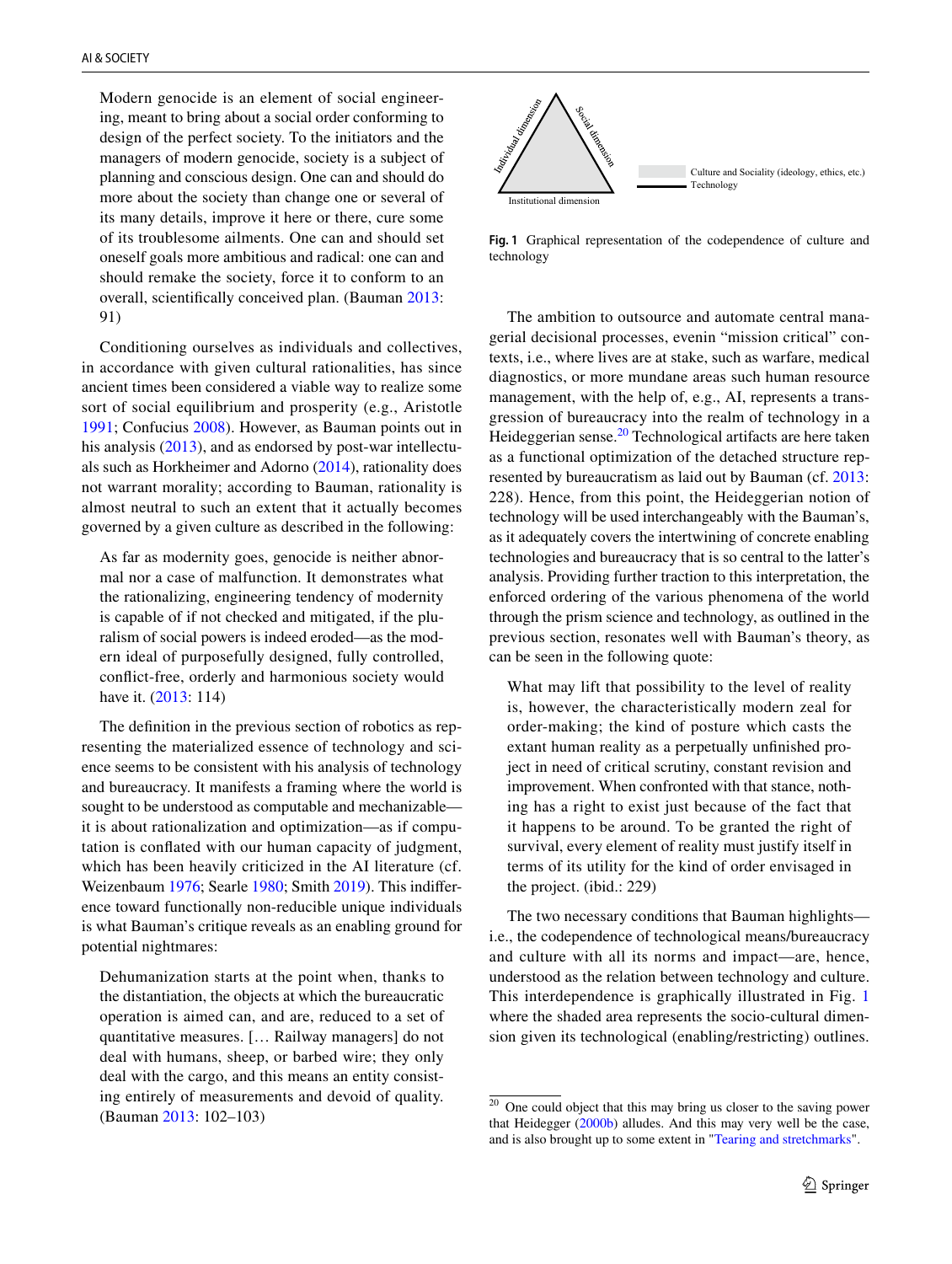The three sides of the triangle symbolize the individual, social, and institutional dimensions addressed by robotics (in the form of, e.g., robotic prosthesis, social robots, and industrial robots).

It is imperative to stress at this point, with Bauman, that technology is not necessarily leading us to dystopia—it is not a sufficient condition—however, it empowers the alteration of our human condition and builds up a framework, which increases the probability of otherwise unrealizable negative outcomes. Technology has greatly advanced and become much more ubiquitous and potent since the original publication of*Modernity and the Holocaust*. [21](#page-7-0) Given Bauman's theory, it will be assumed that this increase in technological sophistication and pervasiveness also heightens the scope and risk of disproportionally negative outcomes accordingly.

Whereas Bauman's analysis focuses on 'ethnic cleansing' facilitated and enabled by the technology available during WW2, I would like to draw attention to the potential of what will be referred to as*ethical cleansing*—a sanitation of culture by the calculus of science and technology—as an inherent risk of large-scale robotic intervention. More concretely: If social and morally signifcant interactions are reduced to optimization and performance, we face the risk of becoming technologically imbued by social and moral correctness enforced by our robotic environment as outlined in the quote above by Rapoport. Albeit it may be conceivable that *robotifcation* in principle could 'realize' (applying Seibt's taxonomy of simulation, [2017\)](#page-15-1) or even go beyond and improve our moral systems and normative praxes, $^{22}$  such scenarios are beyond the scope of the paper, which is dedicated to exploring the risks associated with the phenomenon. Returning to the latter topic, two existential dimensions of *ethical cleansing* will be elaborated in more detail below, namely, its possible impact on our (i) personal and (ii) social nexus to morality.

Rapoport goes as far as to argue that persuasive robotics technologies, not only impose certain sets of values on us like in the quotation above, but actually "infringe upon personal autonomy and the constitution of subjectivity" [\(2016](#page-15-15): 219). Assuming that she is right, we stand to lose the power to authenticate and existentially realize our morality as Nietzsche would have us:

Can you give yourself your own evil and your own good and hang your own will over yourself as a law? Can you be your own judge and avenger of your law? Terrible it is to be alone with the judge and avenger of one's own law. Thus is a star thrown out into the void and into the icy breath of solitude. (Nietzsche [1988b](#page-15-18):  $175)^{23}$  $175)^{23}$  $175)^{23}$ 

Pieper's([1990](#page-15-19)) interpretation of the quoted passage addresses the remorselessness of the exhaustive transparency we face when we, from a subjective standpoint, constitute and subscribe to our moral norms—i.e., there is nowhere to hide as we know all our wrongdoings. For Nietzsche this frst-person moral constitutional process, as challenging as it may be, is central for us when it comes to unfolding our subjective potential. The mere blind adherence to collective moral standards is not enough (not that there is no interdependence between the two) as this would, extrapolating on Nietzsche's terminology, turn us into materialized ghosts i.e., fulflling higher non-worldly standards, nevertheless dead (cf. ibid.: 57). It will be assumed here that any form of self-development/-understanding has direct impact on our conduct in the world and, importantly, vice versa. In this line of thought, a massive robotic-induced sanitation of our imperfections in moral relations,  $^{24}$  $^{24}$  $^{24}$  e.g., via robotic nudging (Borenstein and Arkin [2016](#page-14-22); Rapoport [2016\)](#page-15-15), seems to come with the potential/danger of shaping a culture where we basically turn ourselves into robots; in ethical regards, mere subscribers to the procrustean protocols imposed on us by whatever the machines—representing the calculus of science and technology—make of our instructions. This is in contrast to Simondon's benevolent framing of human–machine interaction:

Far from being the supervisor of a group of slaves, man is the permanent organizer of a society of technical objects that need him in the same way musicians in an orchestra need the conductor. The conductor can only direct the musicians because he plays the piece the same way they do, as intensely as they all do; he tempers or hurries them, but is also tempered or hurried by them; in fact, it is through the conductor that the members of the orchestra temper or hurry one another, he is the moving and current form of the group as it exists for each of them; he is the mutual interpreter of all of them in relation to one another. Man thus has the function of being the permanent coordinator and inventor of the machines that surround him. He is among the machines that operate with him. [\(2017:](#page-16-8) 17–18)

It is not that I disagree with Simondon regarding the interdependence between us and machines; nor that I believe that culture and technology should be viewed as being of

<span id="page-7-0"></span> $\frac{21}{21}$  I either did not have or maybe just created an e-mail account around 1989.

<span id="page-7-1"></span><sup>22</sup> Whatever that means in this context.

<span id="page-7-2"></span> $23$  For the original German version, see Nietzsche ([1988a](#page-15-21): 67).

<span id="page-7-3"></span> $24$  For a concrete discussion of the impact of self-driving cars on our moral space, see. Rodogno and Nørskov ([2019\)](#page-15-20).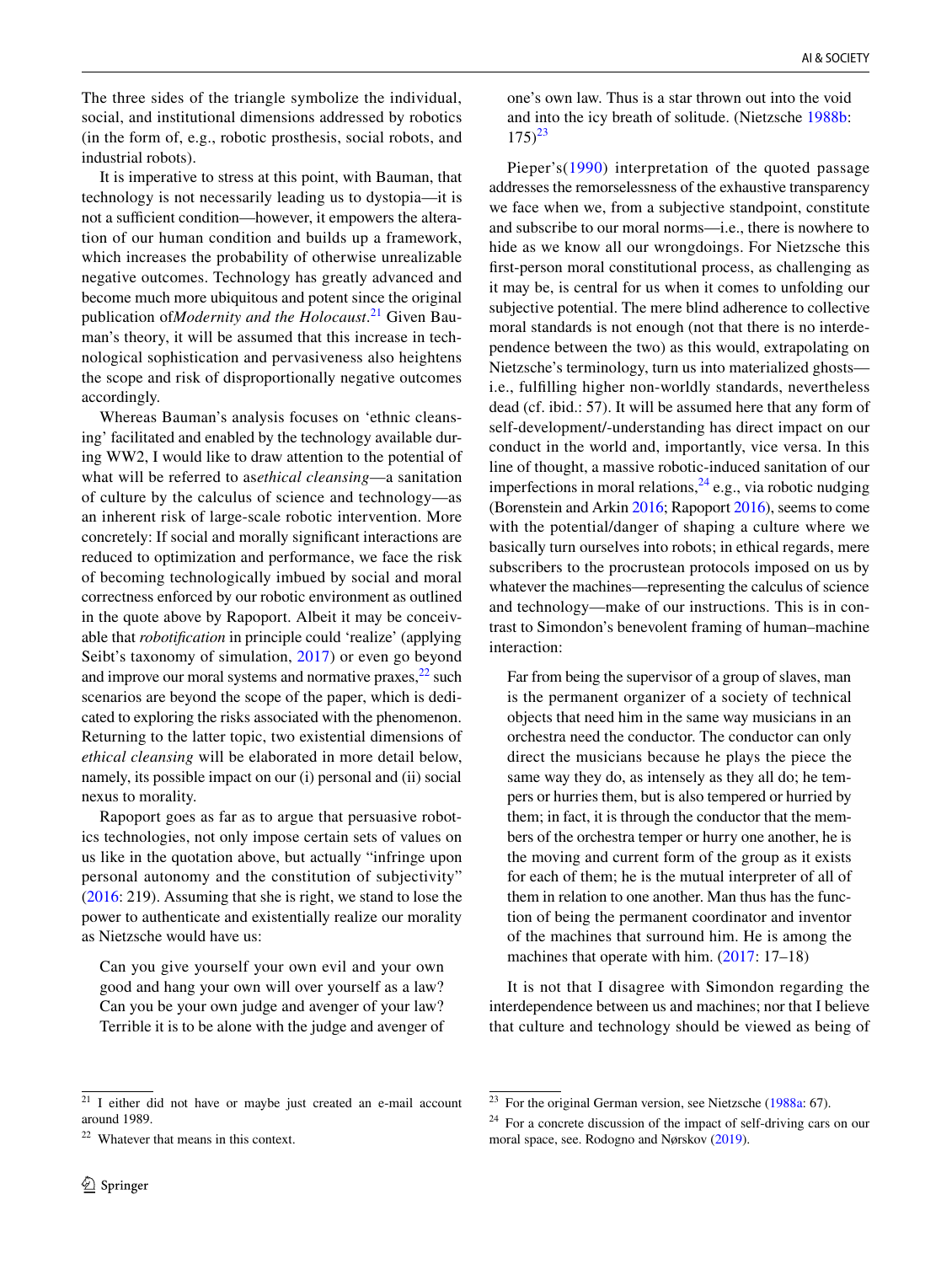essentially diferent nature. The crux of what I have tried to work out so far can be summarized by erasing the "with" in the last sentence of his quotation. *Robotifcation* comes with the risk of 'improving' our moral modalities at the expense of existential disenfranchisement. There may be harmonic cases like the picture alluded to by Simondon, where we even experience some sort of artistic realization (see also Nørskov [2016](#page-15-8)). However, even the most ecstatic unfolding of the artists' creativity does not seem to last forever. With *robotifcation*, our options of subscription, when it comes to being full-fedged members who are able to authenticate ourselves in the normative afordance spaces as captured by the quotation by Nietzsche and elaborated above, may dwindle to the extent of its assiduous pervasiveness.

Moving on to the second item outlined above, the implications of *ethical cleansing*—i.e., where *robotifcation* basically expropriates our individual moral autonomy and diversity—will in the following be further explored with respect to its relational context. Some of the theories covered here have also been the topic of Gunkel's *The Machine Question* [\(2012](#page-14-4))—e.g., the enlisting of Heidegger and Levinas. However, there is a great diference with respect to emphasis. Where Gunkel tries to open up our moral space to robots, I am trying to point at the risk at which *robotifcation* comes. It is important to stress that this does not mean that I think Gunkel is wrong—but that my aim is to work out the possible price paid for massive robotic integration. Researchers such as Turkle [\(2012\)](#page-16-1), Darling ([2017\)](#page-14-26), Kahn et al. ([2012](#page-14-27)), etc. have all demonstrated how willing we are to engage with robots even on deeply social levels. Hence, it seems sound to assume that an infux of social robots in our various social contexts will result in more social interaction with these machines. Reiterating Postman: "Technological change is neither additive nor subtractive. It is ecological" (1993: 118). In this line of thought, one of the central models for our ethical ecosystem may be fundamentally challenged. More concretely, from a Levinasian point of view, the face of the Other is what undergirds the morality of our relationships as such (cf. Levinas [2017c\)](#page-15-22)—but even a Rodin sculpture may be able to provide us with such a face [\(2017b:](#page-15-23) 208). Hence, there seems to be no principal reason why a social robot should not be able to perform in similar fashion. If robotics systematically enters into our interpersonal sphere, the symmetric reciprocal meeting between Levinasian faces, where the other is a unique and mortal individual (Levinas [2017a,](#page-15-24) [d\)](#page-15-25) and elicits an ethical imperative, risks being subverted by the reduction to some quantitative computational measures which are digitally representable and match whatever criteria implemented in or feeding the program running the robot. The exclusivity of the individual is lost for the sake of technological palatability and optimization. This represents an urgent challenge to our understanding of ourselves as individuals and collectives. Hence, robotics assimilated



<span id="page-8-0"></span>**Fig. 2** Graphical representation of *robotifcation*

into all parts of our lives comes with no little risk as such a development represents at the same time a technological erosion and an immurement of our sociality. This resonates well with Bauman's warning:

More thoroughly than any other known form of social organization, the society that surrenders to the nomore challenged or constrained rule of technology has efaced the human face of the Other and thus pushed the adiaphorization of human sociability to a yet-tobe-fathomed depth. ([2013:](#page-13-1) 220)

Rephrased, we subject ourselves to the greatest danger as described by Heidegger, i.e., becoming *standing reserves* ourselves without even being aware of it, as we are caught up in the technological mode of interpreting and engaging with the world. Relating these fndings to the graphical simplifcation of Bauman's theory (Fig. [1](#page-6-1)), the impact of massive robotic integration could be thought of in the heuristics of a Sierpinski triangle like a fractal structure (Fig. [2](#page-8-0)): Where the surface—representing culture—converges toward zero and the perimeter—representing technology—toward infinity<sup>[25](#page-8-1)</sup> (i.e., the interior, culture in Fig. [1,](#page-6-1) is getting dissolved into the edges of technology).

The previous sections investigated the inherent danger that comes not necessarily with the introduction of robots as such, but with the ubiquitous integration of robots into all domains of our lifeworld. Next, the focus will shift slightly toward a less abstract exploration of the phenomenon of *robotifcation* before expanding the analysis to assess a more sanguine potential within the admittedly discomforting prospect outlined so far.

<span id="page-8-1"></span><sup>&</sup>lt;sup>25</sup> This ties nicely in with the way Panikkar predicted technology as the monoculture of the future (cf. [2000\)](#page-15-26).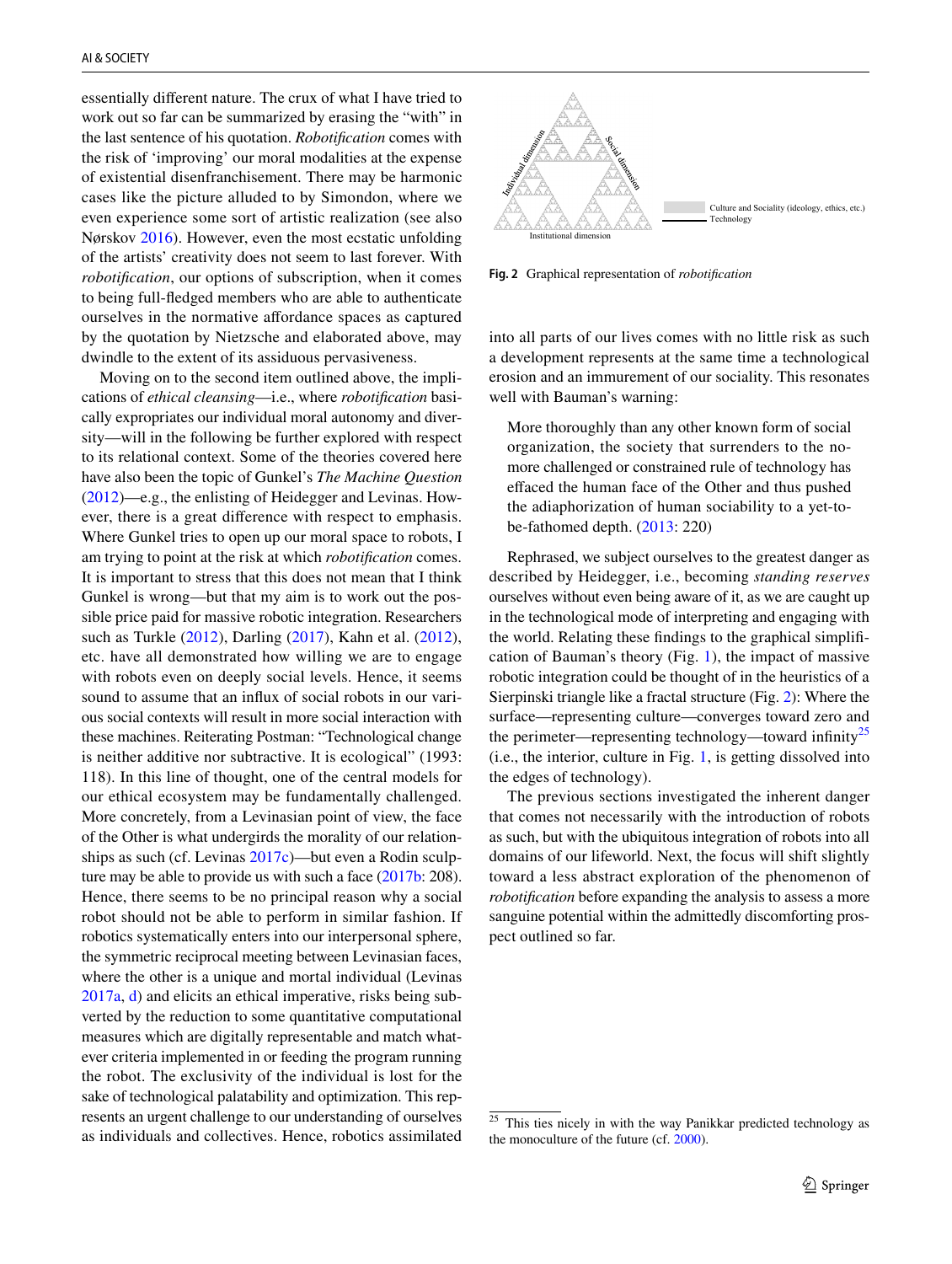#### <span id="page-9-0"></span>**4 Tearing and stretchmarks**

Given the more abstract considerations in the previous sections a more concrete discussion on how *robotifcation* basically challenges our central institutions and relations—i.e., as represented in Fig. [2—](#page-8-0)will be presented. The examples used for this purpose will move from (i) labor/work to (ii) work relations, and fnally, to (iii) relations in general, to provide some important indications of the impact of the technology at hand. The complexity of *robotifcation* will to some extent be taken into account by discursively elaborating on a selection of pros and cons. Nevertheless, the emphasis will be on exemplifying how it pushes the human factor out of any context where it can be out-performed by technological artifacts.[26](#page-9-1)

Robotics comes with a truly double-edged potential and an example from a socio-economic setting will serve as a vantage point for the following elaborations. Ethical constraints, human psychology, and physiology impose limitations when it comes to the optimization of tasks still carried out by a human work force. In modern society, it would, for instance, be considered immoral to go systematically against Kant's categorical imperative ([1999\)](#page-14-28) and basically squander human beings like slaves. One of the central incentives driving mechanical automatization and robotics, empowered by the mechanisms presented in the last two sections, is to bypass such limitations. Cynically speaking, the break-even point when it comes to employment is probably where robots are more cost-efficient or convenient than humans—or in the words of a former McDonald's USA CEO responding to workers' demand for minimum wages "[…] it's cheaper to buy a \$35,000 robotic arm than it is to hire an employee who's inefficient making \$15 an hour bagging French fries—it's nonsense and it's very destructive and it's infationary and it's going to cause a job loss across this country like you're not going to believe." (Limitone  $2016$ ). The offset created by robots and AI challenges labor markets across professional sectors (e.g., Ford [2015](#page-14-1); McKinsey [2017](#page-15-10)). In a nutshell, the mollifying interpretation of technological devolvement goes something like this (e.g., Ford [2015](#page-14-1) (Robots); Floridi [2014](#page-14-29) (Information technologies); Bostrom [2014](#page-14-30) (AI)): Historically, jobs rendered into oblivion by technology have been substituted by novel professions and, maybe more importantly, have increased welfare. However, modern technologies are of a diferent caliber compared to earlier developments. We may simply not be able to follow the machines of the future since the limits of our 'wetware' may stand no chance against technologically materialized inventiveness; this applies to sheer

efficiency of task performance, but we may even be unable to comprehend what and how the machines of the future are doing. The current efforts to create explainable AI can be seen as a struggle to precisely mitigate for this problem. However, as pointed out by Rodogno and Nørskov [\(2019](#page-15-20)), if unsuccessful or insufficient for our moral praxes.

we face the risk of being deprived of the essential moral practice of understanding our own, and the actions of the other. Our practice of justifcation will suffer as a result and so will our capacity to restore relations. (ibid.: 68).

In general, under the technological and scientifc reign, as outlined in the previous sections, it would be naïve to assume that established or emerging companies would insist on employing humans for tasks that could be carried out more efficiently by robotic solutions (resonating well with, e.g., Pham et al. [2018:](#page-15-28) 126). What makes the situation stand out in contrast to the various milestones of technological evolution hitherto is captured in the following quote by Ford:

The fact is that "routine" may not be the best word to describe the jobs most likely to be threatened by technology. A more accurate term might be "predictable". [\(2015](#page-14-1): xv)

Accordingly, in *Rise of the Robots* ([2015](#page-14-1)), Ford brings to our attention that almost all jobs are potentially subjectable to *robotifcation*—with the only jobs left for us humans being those of a sufficiently unpredictable nature. Nevertheless, the prospect of outsourcing certain parts of our professional lives to robotic systems seems like a promising relief to many of us.

[...] many of the tasks that robots would be able to solve for us, well, it is work which is boring […], work which characterized by routine. And if you chose to work for a municipality or social security, where we each day get up in the morning in order to help others, that's not because you are dreaming of getting a task where you need to type in data on three diferent screens. So, we are all very positive [about the virtual robotic processing system]. (EY [2017](#page-14-31): 1'09" to  $(01'31'')^{27}$  $(01'31'')^{27}$  $(01'31'')^{27}$ 

The appraisal is from a short promotional video by Earnest & Young who assisted in the automatization of case handling in Odense Municipality's social security service in Denmark. Automatization was enhanced by more than 80% in a mere 7-week pilot project (Kjærsdam [2017\)](#page-15-29). The enthusiasm of the just quoted manager probably resonates well with sentiments deeply felt by many of us: drowning

<span id="page-9-1"></span><sup>&</sup>lt;sup>26</sup> Assuming that there is something that is not reducible to functionality.

<span id="page-9-2"></span> $27$  Freely translated by the author from Danish to English.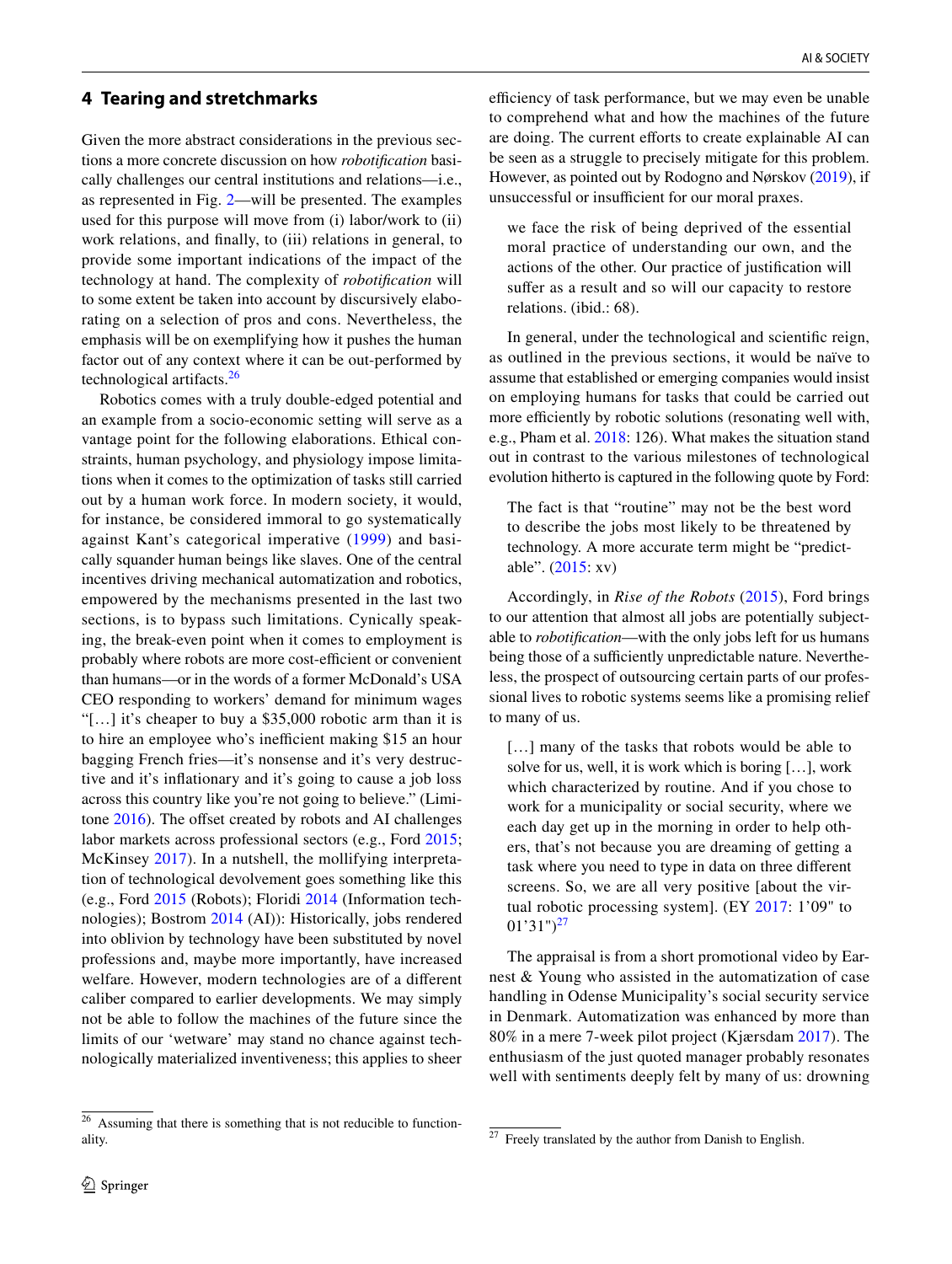in everyday administrative tasks, paperwork, meetings, etc., we fnd ourselves disenfranchised from conducting research, teaching, selling, buying, caring, or whatever core activities that comprise our imagined professional raison d'être. However, what at face value seems to be a development to be welcomed—bringing us closer to the stage of 'self-actualization', the pinnacle of Maslow's hierarchy (*i.e.*, "[a] musician must make music, an artist must paint [etc.]" (Maslow [1943:](#page-15-30) 382))—may come with considerable repercussions. Questions that have been underexamined so far are: i) whether or not the leftovers available to us in the slipstream of *robotifcation* will be of ever higher complexity (cf. Ford [2015](#page-14-1)) and responsibility—ultimately high-stress jobs; ii) whether, as a corollary, our well-being is the currency of trade when it comes to prolonging our relevance while competing against robotic optimization (cf. Pham et al. [2018:](#page-15-28) 127); and going even further iii) how real is the threat of moral and psychological deskilling as outlined by, e.g., Turkle ([2012\)](#page-16-1), Vallor ([2015\)](#page-16-9), and Darling [\(2016\)](#page-14-32), i.e., will robots taking over activities and entering relations that hitherto have been considered true manifestations of our humanity, like caregiving (symbolically as well as literally), deprive us of vital opportunities to not only exercise but to also to cultivate such capacities? As pointed out by Seibt: "We urgently need more knowledge on how automation will likely afect those positive factors related to work—will they increase if the *4D work activities—dangerous, dull, dirty, or dignity-threatening—are outsourced to artifcial agents?*" ([2018:](#page-15-31) 134).

Although having arrived at an ambivalent point, another perspective needs to be addressed in this line of investigation. While the 'we' applied so far appears inclusive, it is only beftting to turn the attention explicitly toward the 'other', who at such distance, eo ipso, is so easily violated and still paying a considerable price for a convenient way of living that many of us beneft from. Companies often proft by outsourcing their business activities to regions with weak labor protection—and hereby, for instance, intentionally or not, engage in the exploitation of child labor. Substituting humans in sweatshops, robots could be a real game changer as nations unft to protect their citizens may be forced to change their priorities facing the disruption of mass unemployment. However, here again, we are dealing with robotics as a double-edged sword. As pointed out in an article by *The Wall Street Journal*, countries such as Bangladesh, focusing on the production of garment, will have a hard time trying to diversify their economy as "most of the alternatives higher up the value chain, like electronics, are automating as well" (Emont [2018\)](#page-14-33).

[... T]he detrimental effect of robots on employment is concentrated in emerging economies, taking place

both within countries and through the global supply chain. (Carbonero et al. [2018:](#page-14-34) 12)

The robotic offset of even 'substandard' jobs hence induces collateral damage, and it is important to recognize the possible price paid in the process of *robotifcation*; especially if the hope is to level or increase the standard of living globally in the long run. *Robotifcation* is a global enterprise and its disruptive impact is not limited to dull, dirty, and demeaning jobs or a particular region (cf. Ford [2015\)](#page-14-1).

Although the degree and timeline of job eliminations caused by automation are still debated, there is a consensus that, in the present global context of stagnant and interdependent economies, automation will inevitably take away a significant number of jobs. This means that, in the next few years and decades, many workers will lose their jobs to robots, while those keeping their jobs will experience increased physical and psychological pressure and still more will face unemployment due to the lack of jobs. (Pham et al. [2018:](#page-15-28) 127)

Weighing in on the utilitarian assessment scale, there are some more philosophical considerations. Central thinkers such as Hegel and Marx have pointed to the importance of work on our subjective situatedness in nature and with respect to self-realization (Sayers [2005](#page-15-32)). It should be needless to say that most workplaces are not established for the sake of promoting fun and the various employees' self-realization projects. Given the underlying structural processes, worked out in the forgoing two sections, a more realistic take is that new companies will strive toward becoming as 'dark' factories as possible—i.e., with an as limited staff as possible. On a side note, it becomes hard to blame them, and by the very concept, mass frings should become harder to fnd as newly established companies have fewer employees to let go; we are facing a potentially truly stealthy development, which is neutral in the sense that nobody is explicitly targeted (besides everybody) and the only criteria for evaluation is efficiency—like in the case of Amazon's AI assessing and letting employees go based on their performance (cf. Lecher [2019\)](#page-15-33).

We may fnd ourselves interacting with robotic entities in our work environment to a greater extent, in contexts that would otherwise facilitate and promote human–human interaction. Here it is important to note, with Seibt, that robots strictly speaking cannot work:

The phenomenal experience in working we may describe as a mixture of drudgery, labor, sufering, fulfilling transformative power, enjoyment, etc. in diferent proportions at diferent times, but it always includes the awareness of a limitation of our freedom. [...] Robots—at least the actual and possible roots we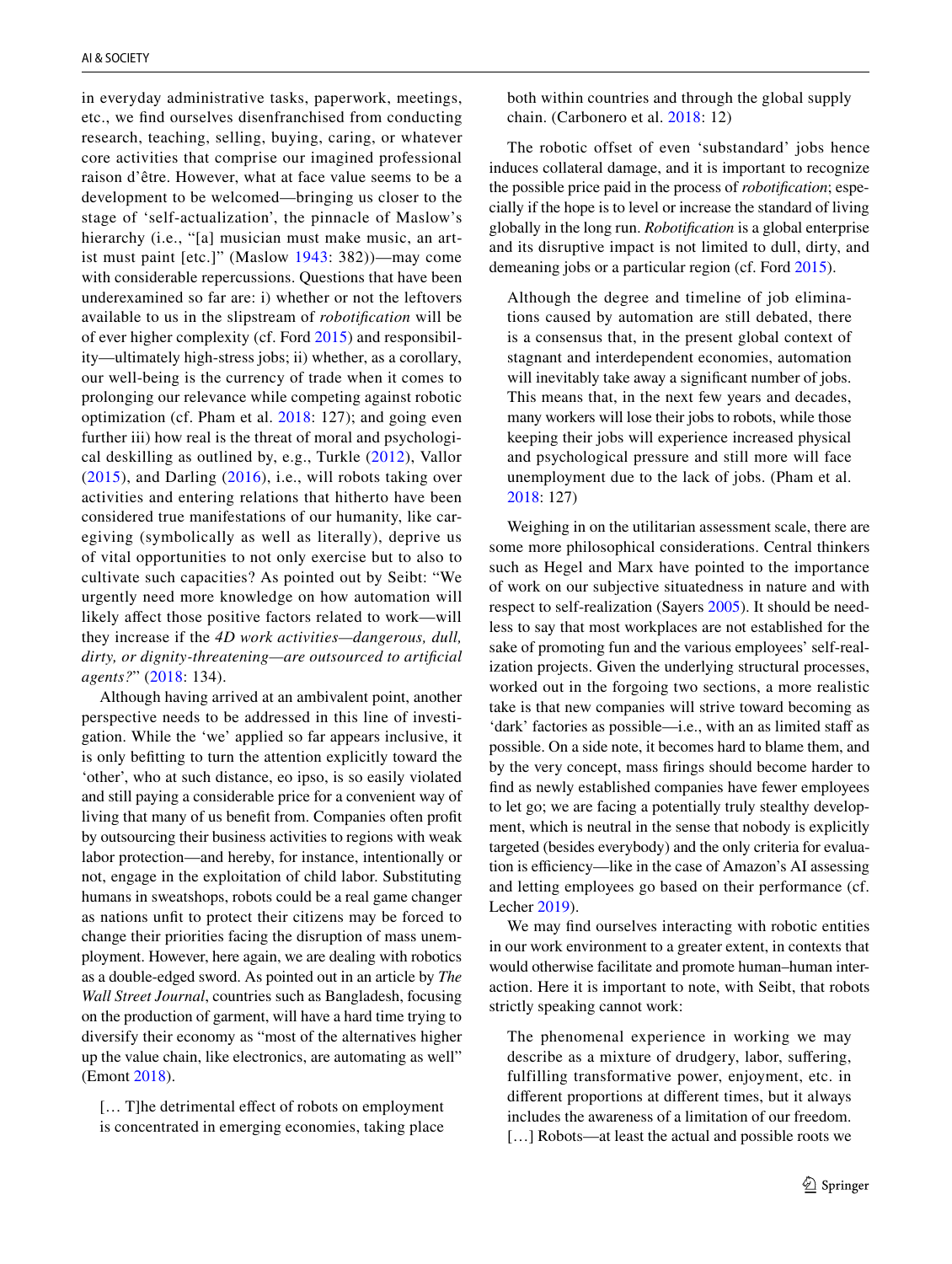currently discuss—cannot have phenomenal experiences, and thus in particular not the phenomenal experiences of necessitation involved in working. [\(2018:](#page-15-31) 136)

Social identity in the workspace is closely tied to our well-being (cf. Steffens et al. [2017](#page-16-10)). Combined with the introduction of new types of social agents that may decrease the likelihood of human–human encounters in our professional daily lives, it becomes imperative to assess whether robots can provide us with, for instance, the vital recognition which, from a philosophical point of view, is centrally at stake in any human–human interaction (Nørskov [2011](#page-15-7); Gertz [2016](#page-14-35); Brinck and Balkenius [2018;](#page-14-36) Nørskov and Nørskov [2020\)](#page-15-34). Work makes up a signifcant part of most of our lives—bringing many of us together with co-workers, customers, and other stakeholders—and it hereby forces us to participate in the vital game of recognition. If work becomes impoverished when it comes to satisfying central human needs, as it has been subjected to the process of *extreme optimization* ("[Introduction"](#page-0-2)) and *ethical cleansing* (["Mechanics"](#page-1-0)), we may turn our hopes and attention toward what has so far been classifed as leisure time.

However, it is not that simple. The problem also transposes into our spare time and private spheres of life. Here, robotic entities such as lawnmowers and robotic vacuum cleaners already to a certain extent liberate us from our household chores and, in principle, provide us with the opportunity for quality time with our families and meaningful projects—even new fulflling practices are conceivable with these machines (Nørskov [2016](#page-15-8)). However, when social robots enter this domain and relegate our social relations to services provided by machines, we face serious potential challenges, e.g.: (i) as outlined in multiple passages in Turkle's *Alone Together* [\(2012](#page-16-1)), people may actually prefer robotic companions over the real ones, while (ii) it is uncertain whether or not these robotic agents can be adequate interaction partners (see Bickhard [2017](#page-14-37); Gunkel [2012;](#page-14-4) Rodogno [2016](#page-15-35) for examples on the discourse), and iii) robots taking the place of or outdating what otherwise would be reserved for humans in interpersonal relationships changes our existential self-understanding and culture (e.g., Yamazaki et al. [2012\)](#page-16-11)—for better and worse.

Like in the ongoing debate on the impact of violent video games on gamers (e.g., Schulzke [2010](#page-15-36)), it has been questioned whether or not interaction with robots afects and conditions the way we treat our fellow human beings (e.g., Darling [2016](#page-14-32)). Until we have a sound understanding hereof, we are in principle gambling without even knowing the actual stakes. It seems that we are on an expedition searching for ever more convenience, fairness, proft, entertainment, etc. What makes it difficult is that such an enterprise is not necessarily a bad thing—who would not

like to be treated fairly using a teleoperated robot to sidestep perceptual biases (for examples of research in that direction, see, e.g., Seibt and Vestergaard [2018](#page-15-37); Nørskov et al. [2020;](#page-15-38) Nørskov and Ulhøi [2020](#page-15-39)), have more quality time with their family, etc.? However, it is vital to note that the process of *robotifcation* may stretch the plasticity of our relational modalities to the limit. While it is certainly relevant to ask whether or not they will tear, a no less relevant question is whether adjustments will leave behind deep stretch marks—distort culture to something utterly optimized, sanitized, and meaningless as elaborated on in the previous sections, i.e., through *ethical cleansing*.

So far, the disposition at hand has highlighted the rather distressing potential of *robotifcation*. However, as we shall see in the next section, both Heidegger and Nishitani point to a positive potential that may emerge within the gloomy modality of technology. Besides ofering the possibility of some sort of happy ending, and given that their theories form the foundation for the paper, this dimension needs to be folded into the investigation at hand which will be attempted next.

## <span id="page-11-0"></span>**5 A way out?**

Given the pessimistic outlook so far, it is natural to ask whether any hope is to be found within the heuristics of the exposition? As this paper fundamentally builds on the theory, structure and sentiment of Heidegger's ([2000b\)](#page-14-9) and Nishitani's ([1982\)](#page-15-9) analyses of science and technology, the high stakes may actually foster the potential of bringing about some sort of reevaluation and realignment of our lives and ways of thinking as indicated in the following quotation:

[… S]cience for Heidegger and Nishitani is a potentially self-surpassing issue. Both thinkers suggest that the ideological encounter with science as the extreme limit of manipulative and distorted ontology may paradoxically lead, through a radical reversal based on meditative thought, to the recovery of a genuine and regenerating experiential philosophy surpassing the deficiencies of metaphysics. (Heine [1990](#page-14-7): 177)

Whereas Heidegger proposes that art may be a 'saving power', Nishitani assesses that science and technology will push us toward an existential/religious crisis where we may realize our full potential. In the following, it will be discussed how robotics could steer us toward the verge of an abyss (as Nishitani would phrase it), i.e., on one hand exposing us to the risk of estrangement, as outlined in the previous sections, and, on the other, forcing us to act and to envisage the possibility of a constructive reorientation.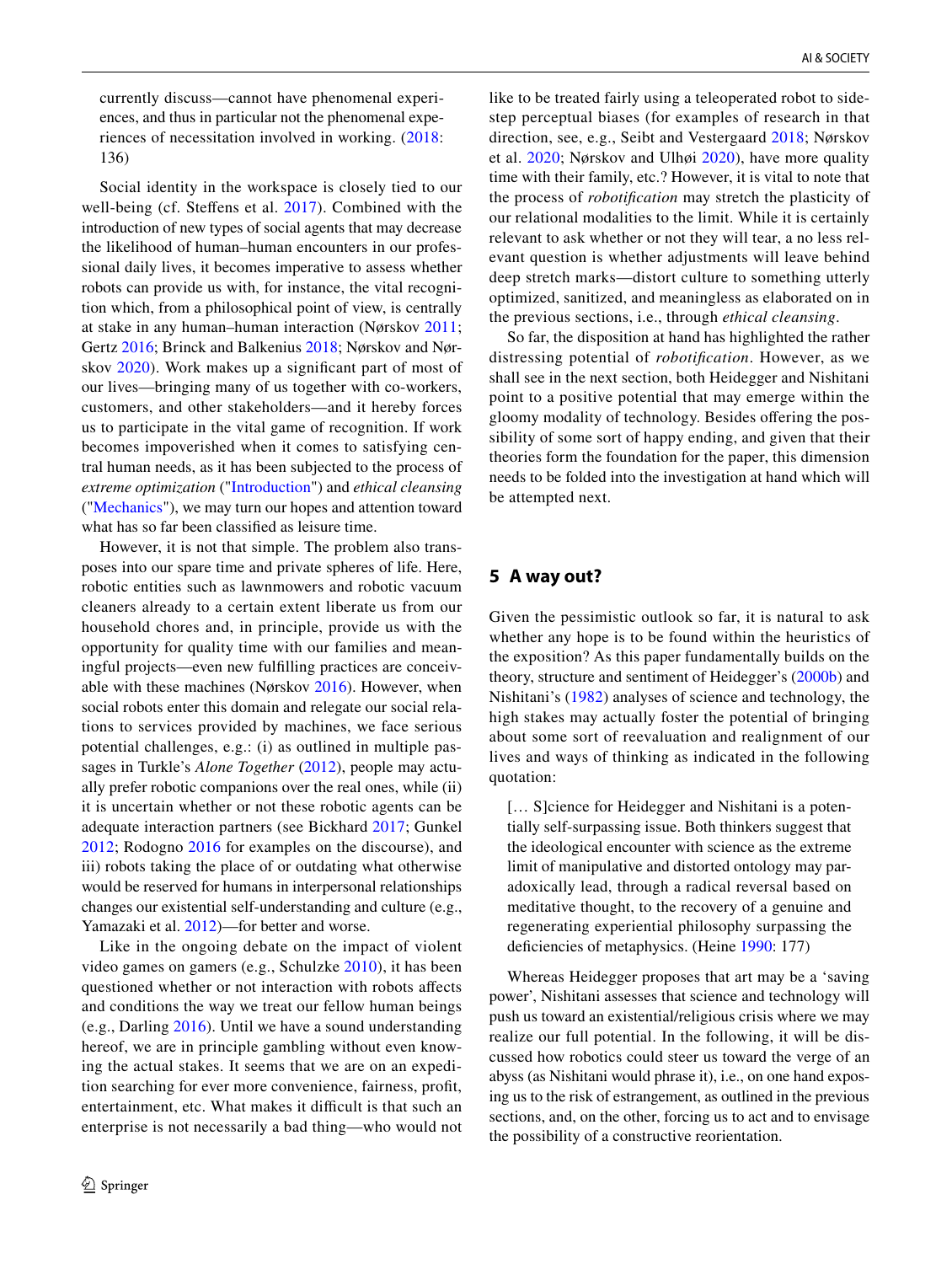According to Nishitani, the very urgency of the danger induced by science and technology may give us epistemic access of extraordinary depth—he writes:

Nihility [triggered by science and technology] refers to that which renders meaningless the meaning of life. When we become a question to ourselves and when the problem of why we exist arises, this means that nihility has emerged from the ground of our existence and that our very existence has turned into a question mark. The appearance of this nihility signals nothing less than that one's awareness of self-existence has penetrated to an extraordinary depth. (Nishitani [1983](#page-15-40): 4)

In the case of Heidegger, we may become ready to 'think', and he hints at that one facilitating modality within the realm of art:

Human activity can never directly counter this danger. Human achievement alone can never banish it. But human refection can ponder the fact that all saving power must be of a higher essence than what is endangered, though at the same time kindred to it. But might there not perhaps be a more primally granted revealing that could bring the saving power into its frst shining forth in the midst of the danger, a revealing that in the technological age rather conceals than shows itself? [...] Because the essence of technology is nothing technological, essential refection upon technology and decisive confrontation with it must happen in a realm that is, on the one hand, akin to the essence of technology and, on the other, fundamentally diferent from it. Such a realm is art. (Heidegger  $2004b: 50-51<sup>28</sup>$  $2004b: 50-51<sup>28</sup>$  $2004b: 50-51<sup>28</sup>$ 

Hence, in principle, a possible outcome of robotic endeavor should be conceivable, given that our affordance spaces enable a tuning into the right modality of experiencing and co-existing with our world. However, I do not mean to attempt to venture into the vital question of 'how this could be done'. This is beyond its scope. It would be too much to hope for a universally applicable and efective 'how-to', 'step-by-step' guide, as what Heidegger and Nishitani are ofering are non-naturalized, phenomenological insights. Instead, I would like to discuss a more modest, but in the light of the previous pessimistic prospects hopefully somehow comforting, supplementary perspective on what could actually trigger a reorientation as hoped for by the two thinkers.

It has been suggested by, e.g., Kahn et al. ([2009](#page-14-38): 41) that technological artifacts and renditions of the world condition us evolutionarily to adapt to them although we are missing out on something essential by doing so, or as Turkle states:

<span id="page-12-0"></span><sup>28</sup> For the original German version, see Heidegger [\(2000b:](#page-14-9) 35–36).

They [young people who grow up with and are surrounded by modern technology] come to accept lower expectations for connection and, fnally, the idea that robot friendships could be sufficient unto the day. ([2012](#page-16-1): 17)

It is as if Baudrillard was on to something when he was diagnosing the imperialism of the Simulacra ([2017](#page-13-5)). The sheer growth rate of the robotic sector may, however, turn out to increase so fast that we as individuals and collectives may not be equipped with the adequate faculties and institutions to even follow the pace of*robotifcation* (cf. Ford [2015](#page-14-1); Bostrom [2014\)](#page-14-30). Lobby organizations such as the *Foundation for Responsible Robotics*, [29](#page-12-1) the call for ethics boards (Sullins [2016](#page-16-12)), and *The IEEE Global Initiative on Ethics of Autonomous and Intelligent Systems*, [30](#page-12-2) amongst many other initiatives, indicate the acuteness of some of the challenges imposed on us by robotics. Counterintuitively, it may be exactly the very speed of progress that could turn out to be of signifcant importance. More concretely, pervasive *robotifcation* may be perceived as happening so fast that what is left of our humanity is being surpassed rather than transformed. This could constitute a vital opportunity, leaving something in us that is capable of being perplexed, something that can resist being lullabied by the various technological pacifers tempting us to solve human problems by the efficiency and comfort of technological brute force and ingenuity. Whatever residue that is struggling to reconcile with the image or reality of rapid robotic integration, usurping all parts of our lives, may simply be a product of us thinking too slowly. Pushed by alienation, we may fnd ourselves in an identity crisis and thereby enticed to fundamentally contemplate who we are. To Nishitani, this could pertain to facing the 'abyss' ([1982\)](#page-15-9), and in Heidegger's terminology, we may start 'denken' ([2000b\)](#page-14-9). Robotics could force us into a Zugzwang where we either become torn away by technological currents, i.e., are consumed by this modality of interpreting the world (as presented in the last two sections), or unfold a hopefully somehow more sustainable modality of co-existing. The problem with the latter is that it is easily confated and confused with *ethical cleansing*, as explained above, which treats symptoms exclusively with high-tech fxes.

In an effort to avoid an anticlimactic ending, the more sanguine prospect could nevertheless be as follows. Assuming that the philosophers, coming from various cultures and epochs (such as Mencius [1895](#page-15-41): book 6, chapter 2; or Rousseau [1992:](#page-15-42) 76), who believe in the intrinsic goodness

<span id="page-12-1"></span><sup>29</sup> <https://responsiblerobotics.org>, accessed: September 4, 2018.

<span id="page-12-2"></span><sup>30</sup> [https://standards.ieee.org/industry-connections/ec/autonomous](https://standards.ieee.org/industry-connections/ec/autonomous-systems.html)[systems.html,](https://standards.ieee.org/industry-connections/ec/autonomous-systems.html) accessed: September 4, 2018.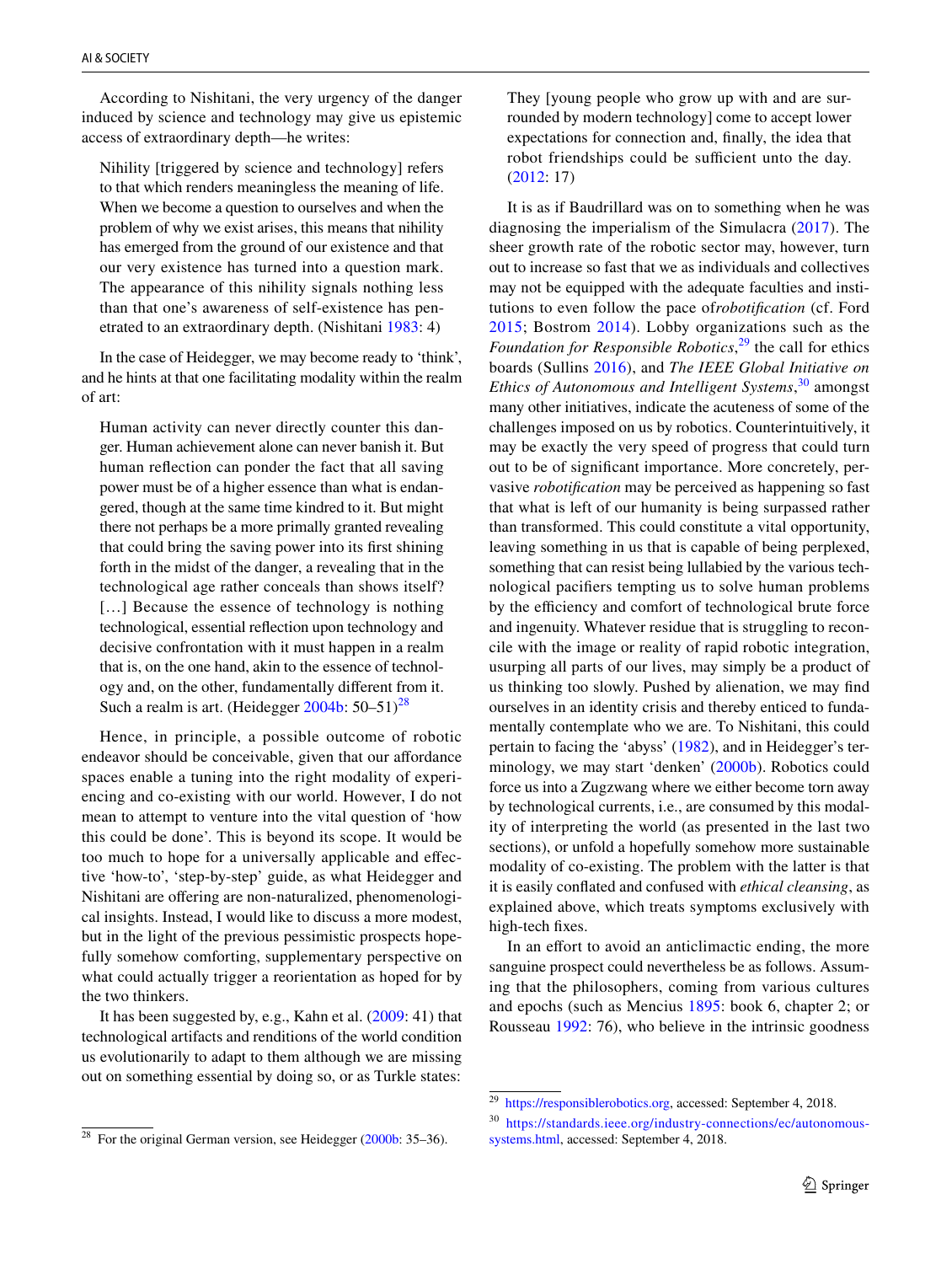of human beings are right, we could hope that care, compassion, and benevolence for others, oneself, and our environment (robots included) would be revitalizing as a counter-reaction to the race for efficacy and optimization as represented by *robotifcation*. At the same time, the robotic challenge to our relationships and institutions may provide us with a tabula rasa conducive to such ideals. (i) At the level of such a reset, we could hope that wrongs that have been just wrong from times immemorial could be short-circuited. For instance, the exploitation of workers, gender inequality, etc. may simply become issues of the past to the degree of automation. In a nutshell: if "humans may not apply" (to use the catchphrase of Grey's short documentary, [2014\)](#page-14-39) for a given job any more, then we do not need to worry about the female worker getting paid less for doing the same type of work compared to her male colleague. The problem in some sense ceases to exist so to speak. Of course, this seems to be a disappointingly impoverished solution to the problem, as many of us would probably hope for some type of collective enlightenment making us come to our senses and empowering us to straighten things out. However, the two are not mutually exclusive: (ii) On the humanistic level, by *robotifcation* challenging what it means to have appropriate and genuine relationships, i.e., to be a co-worker, friend, partner, to have a car, pets, etc. (e.g., Turkle [2012;](#page-16-1) Ess [2016](#page-14-40)), the dogmas of centuries of culture and tradition may be put to the test (cf. Gunkel [2012](#page-14-4)) as if we were on a Nietzschean journey. We could hope that the outcome of being perplexed and out-performed by technology will make us open to truly reassess the authenticity of our ways of living, and entice us to act accordingly instead of letting everything be turned into services facilitating ever more intense and sophisticated needs and growth. This could be a concrete realization of what Heidegger alluded to when quoting Hölderlin "But where danger is, grows [t]he saving power also" (Heidegger  $2004b: 47$  $2004b: 47$ .<sup>[31](#page-13-6)</sup>

# **6 Conclusion: honing optimism**

In this paper, robots were interpreted as materialized prisms of science and technology, potentially afecting all aspects of our lives. It is not just a question of whether or not something is lost or new meanings emerge in the embodied process of rendering an analogue world into a digital one. Robotics becoming not a way but converging toward the way of understanding and relating to the various phenomena in the world constitutes a fundamental challenge to who we are as individuals and cultures. In this context, the paper addressed the problem of *ethical cleansing* latently built into robotics qua

its undergirding framework. It is as if we are gambling: The acquisition of great wealth and liberty—utopia—empowered by socio-political structures draws us into the game. While robotics, as discussed, may even stimulate and tease out our fnest qualities, we are currently left hoping that our odds of not losing (or what is worse) are signifcantly higher than in the casino. Maybe, like with the ongoing climate crisis, humankind needs the push back from the world of a magnitude that disrupts a sufficient number of individuals' lives. Preventing signifcant loss seems to be the only incentive that we are currently responsive enough to when it comes to initiating mitigation.

**Acknowledgements** I am indebted to Johanna Seibt and Rafaele Rodogno (both from the *Research Unit for Robophilosophy* at Aarhus University) who in critical phases of the writing process were willing to help as sounding boards and provided helpful feedback and comments. The paper was furthermore not realizable without funding provided by the Independent Research Fund Denmark in the context of the *Androids as Signifcant Others* project and the Carlsberg Semper Ardens project *What Social Robots Can and Should Do*.

**Open Access** This article is licensed under a Creative Commons Attribution 4.0 International License, which permits use, sharing, adaptation, distribution and reproduction in any medium or format, as long as you give appropriate credit to the original author(s) and the source, provide a link to the Creative Commons licence, and indicate if changes were made. The images or other third party material in this article are included in the article's Creative Commons licence, unless indicated otherwise in a credit line to the material. If material is not included in the article's Creative Commons licence and your intended use is not permitted by statutory regulation or exceeds the permitted use, you will need to obtain permission directly from the copyright holder. To view a copy of this licence, visit<http://creativecommons.org/licenses/by/4.0/>.

# **References**

- <span id="page-13-4"></span>Aristotle (1991) Nicomachean ethics (trans: Ross WD). In: Barnes J (ed) The complete works of Aristotle: the revised oxford translation, 4th edn, Vol 2, Bollingen Series, Vol 71:2. Princeton Univeristy Press, pp 1729–1867
- <span id="page-13-5"></span>Baudrillard J (2017) Simulacra and simulation (trans: Glaser SF) The body. In: Theory: histories of cultural materialism. The University of Michigan Press
- <span id="page-13-1"></span>Bauman Z (2013) Modernity and the Holocaust. John Wiley & Sons
- <span id="page-13-0"></span>Berg P (2008) Meetings that changed the world: Asilomar 1975: DNA modifcation secured. Nature 455(7211):290–291
- <span id="page-13-2"></span>Bhutani A, Bhardwaj P (2018) Service robotics market size by product (Professional, Personal), By Application (Professional [Defense, Field, Healthcare, Logistics], Personal (Household, Entertainment]), Industry Analysis Report, Regional Outlook (U.S., Canada, UK, Germany, France, Italy, China, Japan, South Korea, India, Brazil, Mexico, Saudi Arabia, UAE, South Africa), Growth Potential, Price Trends, Competitive Market Share & Forecast, 2017–2024: Sumary. Global Market Insights
- <span id="page-13-3"></span>Bhutani A, Bhardwaj P (2019) Robot end-effector market size, by product (Welding Guns, Grippers, Tool Changers, Suction Cups), By Application (Material Handling, Assembly, Welding, Painting), By End-Use (Automotive, Metals & Machinery, Plastics, Food & Beverage, Electrical & Electronics), Industry Analysis

<span id="page-13-6"></span> $31$  For the original German version, see Heidegger [\(2000b:](#page-14-9) 29).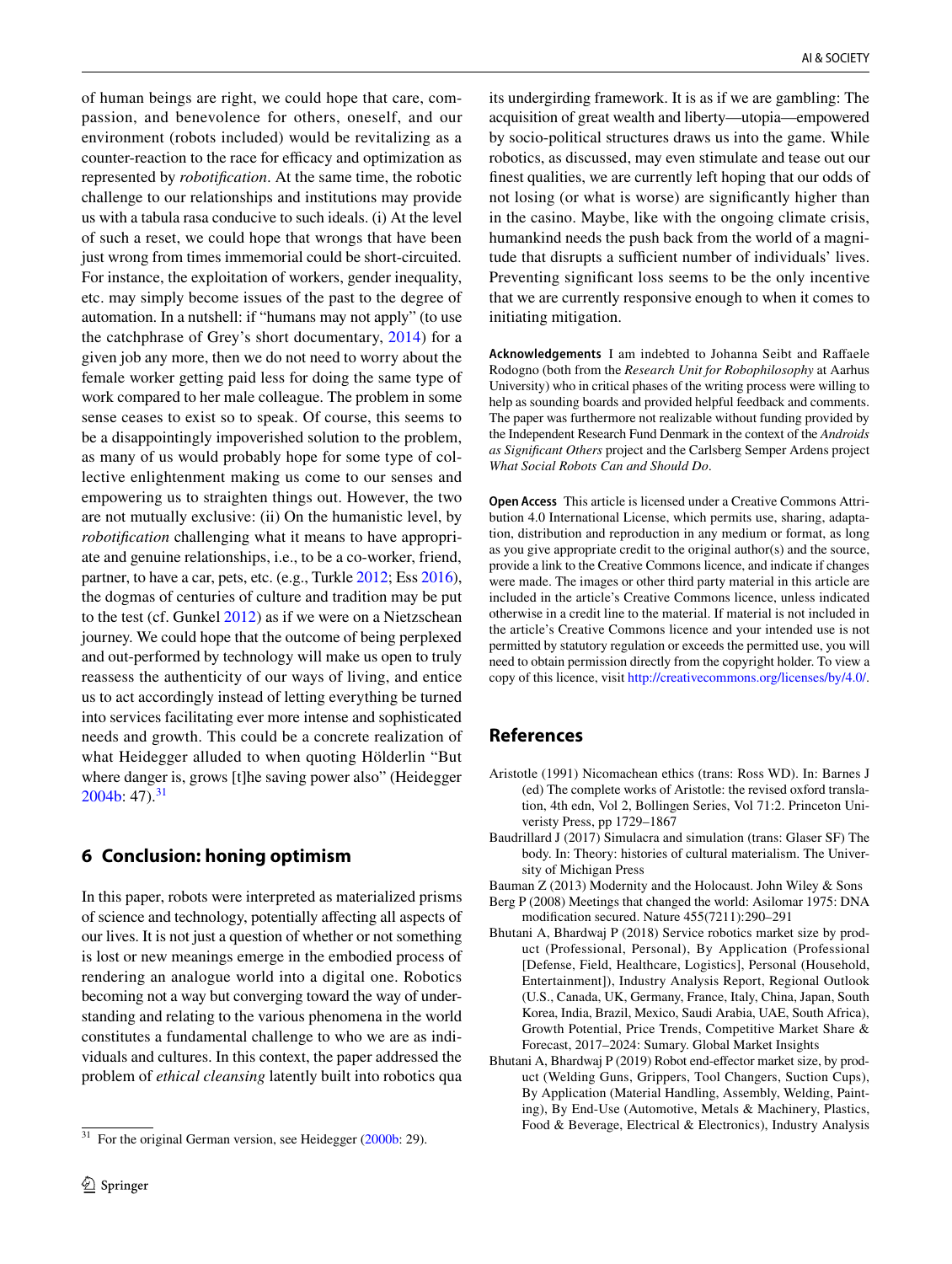Report, Regional Outlook (U.S., Canada, Germany, UK, Italy, France, Spain, China, India, Japan, Taiwan, South Korea, Brazil, Mexico), Growth Potential, Price Trends, Competitive Market Share & Forecast, 2019–2025: Summary. Global Market Insights

- <span id="page-14-37"></span>Bickhard MH (2017) Robot Sciality: genuine or simulation? In: Hakli R, Seibt J (eds) Sociality and normativity for robots: philosophical inquiries into human-robot interactions, Studies in the Philosophy of Sociality, vol 9. Springer, pp 41–66
- <span id="page-14-22"></span>Borenstein J, Arkin R (2016) Robotic nudges: the ethics of engineering a more socially just human being. Sci Eng Ethics 22(1):31–46
- <span id="page-14-20"></span>Bostrom N (2003) Ethical issues in advanced artifcial intelligence. In Cognitive, emotive and ethical aspects of decision making in humans and in artifcial intelligence, vol 2. Int. Institute of Advanced Studies in Systems Research and Cybernetics, pp 12–17
- <span id="page-14-30"></span>Bostrom N (2014) Superintelligence: Paths, dangers, strategies. Oxford University Press, United Kingdom
- <span id="page-14-23"></span>Breazeal C (2003) Toward sociable robots. Robot Auton Syst 42(3–4):167–175
- <span id="page-14-0"></span>Breazeal C (2005) Socially intelligent robots. Interactions 12(2):19–22
- <span id="page-14-36"></span>Brinck I, Balkenius C (2018) Mutual recognition in humanrobot interaction: a defationary account. Philoso Technol 33(1):53–70
- <span id="page-14-34"></span>Carbonero F, Ernst E, Weber E (2018) Robots worldwide: the impact of automation on employment and trade. Working Paper no. 36, ILO Research Department
- <span id="page-14-24"></span>Confucius (2008) The Analects of Confucius (trans: Legge J). In: The Analects of Confucius with A Selction of the Sayings of Mencius, The Way and Its Power of Laozi. Signature Press, pp 13–139
- <span id="page-14-32"></span>Darling K (2016) Extending legal protection to social robots: the effects of anthropomorphism, empathy, and violent behavior towards robotic objects. In: Calo R, Froomkin AM, Kerr I (eds) Robot Law. Edward Elgar Publishing Limited, pp 213–232
- <span id="page-14-26"></span>Darling K (2017) 'Who's Johnny?' Anthropomorphic framing in human-robot interaction, integration, and policy. In: Lin P, Abney K, Jenkins R (eds) Robot Ethics 2.0: from autonomous cars to artifcial intelligence. Oxford University Press
- <span id="page-14-13"></span>Dunbar RIM (1998) The social brain hypothesis. Evolutionary Anthropology Issues News Rev 6(5):178–190
- <span id="page-14-33"></span>Emont J. (2018, February 16) The robots are coming for garment workers. That's good for the U.S., Bad for poor countries*.* The Wall Street Journal Online. [https://www.wsj.com/articles/the-robots](https://www.wsj.com/articles/the-robots-are-coming-for-garment-workers-thats-good-for-the-u-s-bad-for-poor-countries-1518797631)[are-coming-for-garment-workers-thats-good-for-the-u-s-bad-for](https://www.wsj.com/articles/the-robots-are-coming-for-garment-workers-thats-good-for-the-u-s-bad-for-poor-countries-1518797631)[poor-countries-1518797631](https://www.wsj.com/articles/the-robots-are-coming-for-garment-workers-thats-good-for-the-u-s-bad-for-poor-countries-1518797631). Accessed 12 Apr 2019
- <span id="page-14-40"></span>Ess CM (2016) What's love Got to Do with it?: Robots, sexuality, and the arts of being human. In: Nørskov M (ed) Social robots: boundaries, potential, challenges, 1st edn, Emerging Technologies, Ethics and International Afairs Series, Routledge, pp 57–79
- <span id="page-14-31"></span>EY (2017) Robotics hos Odense Kommune. [https://youtu.be/nOcYy](https://youtu.be/nOcYylAmVhk) [lAmVhk.](https://youtu.be/nOcYylAmVhk) Accessed 1 Apr 2019
- <span id="page-14-29"></span>Floridi L (2014) The fourth revolution: how the infosphere is reshaping human reality. Oxford University Press
- <span id="page-14-1"></span>Ford M (2015) Rise of the robots: technology and the threat of a jobless future. Basic Books, New York, NY
- <span id="page-14-21"></span>Funk M, Seibt J, Coeckelbergh M (2018) Why do/should we build robots?—summary of a plenary discussion session. In: Coeckelbergh M, Loh J, Funk M, Seibt J, Nørskov M (eds) Envisioning robots in society—power, politics, and public space: Proceedings of robophilosophy 2018/TRANSOR 2018, Frontiers in Artifcial Intelligence and Applications, vol 311. IOS Press, Amsterdam, pp 369–384
- <span id="page-14-35"></span>Gertz N (2016) The master/iSlave dialectic: post (Hegelian) phenomenology and the ethics of technology. In: Seibt J, Nørskov M, Andersen SS (eds) What social robots can and should do:

Proceedings of Robophilosophy 2016/TRANSOR 2016, Frontiers in Artifcial Intelligence and Applications, vol 290. IOS Press Ebooks, Amsterdam, pp 136–144

- <span id="page-14-39"></span>Grey CGP (2014) Humans Need Not Apply. [https://youtu.be/7Pq-](https://youtu.be/7Pq-S557XQU)[S557XQU](https://youtu.be/7Pq-S557XQU). Accessed 20 Sept 2019
- <span id="page-14-4"></span>Gunkel DJ (2012) The machine question: critical perspectives on AI, robots, and ethics. The MIT Press, Cambridge, MA
- <span id="page-14-3"></span>Gunkel DJ (2018) Robot rights. The MIT Press, Cambridge, MA
- <span id="page-14-11"></span>Heidegger M (1926) Sein und Zeit, 19th edn. Max Niemeyer Verlag Tübingen, Tübingen
- <span id="page-14-15"></span>Heidegger M (1998) Letter on "Humanism" (trans: Capuzzi FA). In: McNeill W (ed) Pathmarks, 1<sup>st</sup> edn. Cambridge University Press, pp 239–276
- <span id="page-14-5"></span>Heidegger M (2000a) Das Ding. In: von Herrmann F-W (ed) Vorträge und Aufsätze, vol 7, Gesamtausgabe. Vittorio Klostermann, Frankfurt am Main, pp 165–187
- <span id="page-14-9"></span>Heidegger M (2000b) Die Frage nach der Technik. In: von Herrmann F-W (ed) Vorträge und Aufsätze, vol 7, Gesamtausgabe. Frankfurt am Main, Vittorio Klostermann, pp 5–36
- <span id="page-14-8"></span>Heidegger M (2000c) Wissenschaft und Besinnung. In: von Herrmann F-W (ed) Vorträge und Aufsätze, vol 7, Gesamtausgabe. Frankfurt am Main, Vittorio Klostermann, pp 37–65
- <span id="page-14-6"></span>Heidegger M (2001) The thing (trans: Hofstadter A). In: Poetry, language, thought. Perennial, pp 160–184
- <span id="page-14-16"></span>Heidegger M (2004a) Brief über den »Humanismus«. In: von Herrmann F-W (ed) Gesamtausgabe Bd. 9, 3rd edn. Frankfurt am Main, Vittorio Klostermann, pp 313–364
- <span id="page-14-14"></span>Heidegger M (2004b) Question concerning technology. In: Kaplan DM (ed) Readings in the philosophy of technology. Oxford. Rowman & Littlefeld Publishers, Inc., pp 35–51
- <span id="page-14-7"></span>Heine S (1990) Philosophy for an "age of death": the critique of science and technology in Heidegger and Nishitani. Philosophy East West 40(2):175–193
- <span id="page-14-12"></span>Hood B (2013) The self illusion: how the social brain creates identity. Oxford University Press, New York
- <span id="page-14-25"></span>Horkheimer M, Adorno TW (2014) Dialektik der Aufklärung: Philosophische Fragmente. In: Schmidt A, Schmid Noerr G (eds) Gesammelte Schriften, 4th edn, vol 5, Gesammelte Schriften in 19 Bänden. Frankfurt am Main, Fischer Taschenbuch, pp 11–290
- <span id="page-14-17"></span>IFR (2019a) Executive summary world robotics 2019 industrial robots. In: Okuma T (ed) World robotics service robots, 2019 edn. International Federation of Robotics, pp 13–16
- <span id="page-14-18"></span>IFR (2019b) Executive summary world robotics 2019 service robots. In: Fenzi M (ed) World robotics service robots 2019 edn. International Federation of Robotics, pp 11–12
- <span id="page-14-19"></span>Ihde D (1990) *Technology and the Lifeworld: From Garden to Earth* (The Indiana Series in the Philosophy of Technology). Indiana University Press, Bloomington
- <span id="page-14-2"></span>Ihde D (2008) The designer fallacy and technological imagination. In: Philosophy and design: from engineering to architecture. Springer Netherlands, Dordrecht, pp 51–59
- <span id="page-14-10"></span>Ihde D (2010) Heidegger's technologies: postphenomenological perspectives, 1st edn, Perspectives in Continental Philosophy. Fordham University Press, New York
- <span id="page-14-38"></span>Kahn PH, Severson RL, Ruckert JH (2009) The human relation with nature and technological nature. Curr Dir Psychol Sci 18(1):37–42
- <span id="page-14-27"></span>Kahn PH, Severson RL, Kanda T, Ishiguro H, Gill BT, Ruckert JH et al (2012) Do people hold a humanoid robot morally accountable for the harm it causes? Paper presented at the Proceedings of the seventh annual ACM/IEEE international conference on Human-Robot Interaction - HRI '12, Boston, MA
- <span id="page-14-28"></span>Kant I (1999) Grundlegung zur Metaphysik der Sitten, Philosophische Bibliotek, vol 519. Hamburg: Felix Meiner Verlag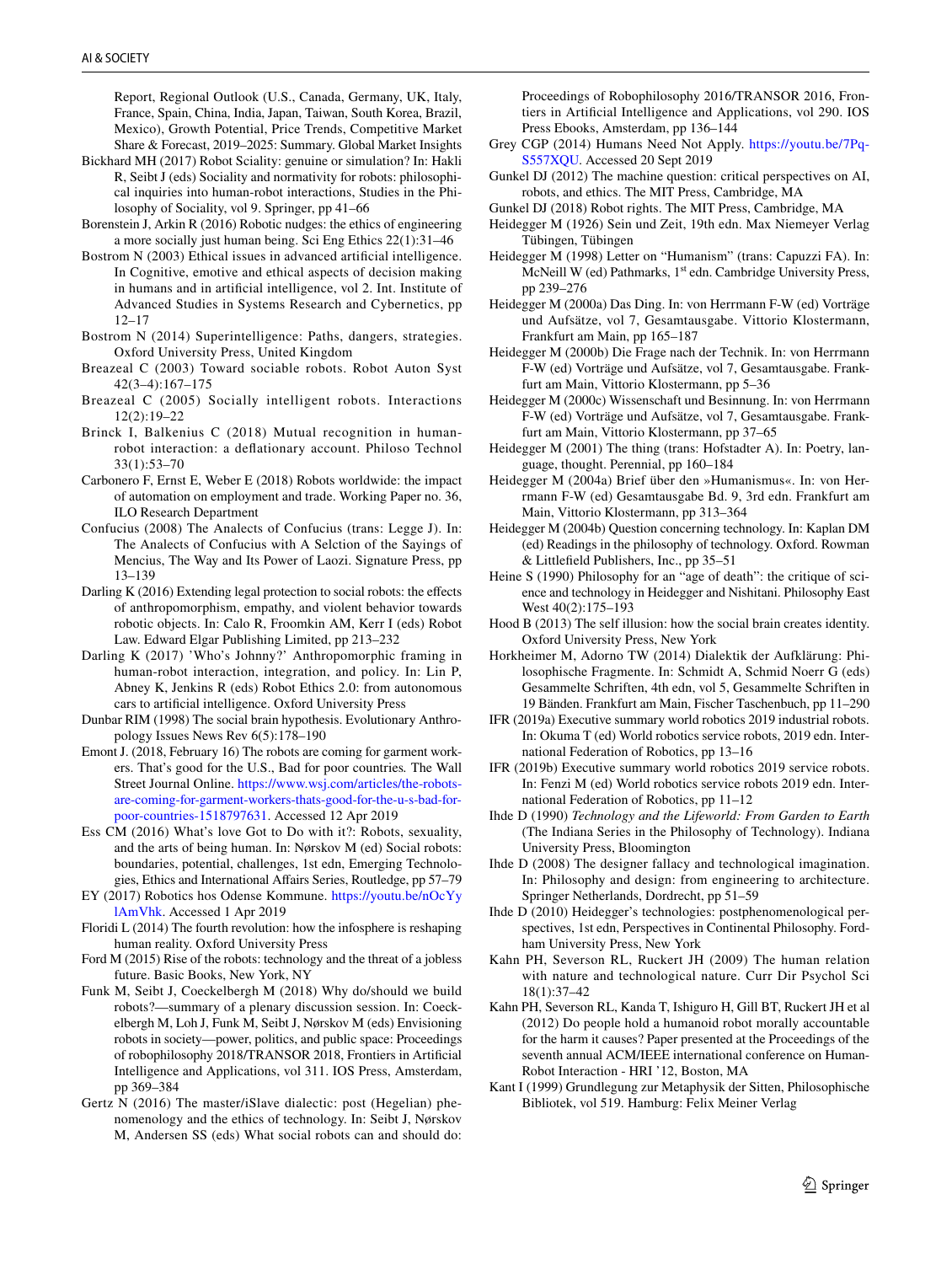- <span id="page-15-29"></span>Kjærsdam F. (2017, October 9) "Tyra" huserer i Odense*.* Samfunds-Design. [https://samfundsdesign.dk/temaer/big-data--disruption/](https://samfundsdesign.dk/temaer/big-data--disruption/tyra-huserer-i-odense2/) [tyra-huserer-i-odense2/.](https://samfundsdesign.dk/temaer/big-data--disruption/tyra-huserer-i-odense2/) Accessed 2 Apr 2019
- <span id="page-15-33"></span>Lecher C. (2019, April 25) How Amazon automatically tracks and fres warehouse workers for 'productivity'*.* The Verge. [https://](https://www.theverge.com/2019/4/25/18516004/amazon-warehouse-fulfillment-centers-productivity-firing-terminations) [www.theverge.com/2019/4/25/18516004/amazon-warehouse](https://www.theverge.com/2019/4/25/18516004/amazon-warehouse-fulfillment-centers-productivity-firing-terminations)[fulfllment-centers-productivity-fring-terminations.](https://www.theverge.com/2019/4/25/18516004/amazon-warehouse-fulfillment-centers-productivity-firing-terminations) Accessed 1 May 2019
- <span id="page-15-24"></span>Levinas E (2017a) Is ontology fundamental (trans: Smith MB, Harshav B). In: Entre Nous. Bloomsbury, pp 1–10
- <span id="page-15-23"></span>Levinas E (2017b) The other, Utopia, and justice (trans: Smith MB, Harshav B). In: Entre Nous. Bloomsbury, pp 202–210
- <span id="page-15-22"></span>Levinas E (2017c) The philosophical determination of the idea of culture (trans: Smith MB, Harshav B). In: Entre Nous. Bloomsbury, pp 161–168
- <span id="page-15-25"></span>Levinas E (2017d) Uniqueness (trans: Smith MB, Harshav B). In: Entre Nous. Bloomsbury, pp 169–175
- <span id="page-15-27"></span>Limitone J. (2016, September 17) Fmr. McDonald's USA CEO: \$35K Robots Cheaper Than Hiring at \$15 Per Hour*. FOX-Business*. [https://www.foxbusiness.com/features/fmr-mcdon](https://www.foxbusiness.com/features/fmr-mcdonalds-usa-ceo-35k-robots-cheaper-than-hiring-at-15-per-hour) [alds-usa-ceo-35k-robots-cheaper-than-hiring-at-15-per-hour](https://www.foxbusiness.com/features/fmr-mcdonalds-usa-ceo-35k-robots-cheaper-than-hiring-at-15-per-hour). Accessed 9 Oct 2019
- <span id="page-15-30"></span>Maslow AH (1943) A theory of human motivation. Psychol Rev 50(4):370–396
- <span id="page-15-10"></span>McKinsey (2017) A future that works: automation, employment, and productivity. MckKinsey Global Institute
- <span id="page-15-14"></span>McLuhan M, Fiore Q (1967) The medium is the massage: an inventory of efects. Gingko Press
- <span id="page-15-41"></span>Mencius (1895) The works of Mencius (trans: Legge J). Clarendon Press
- <span id="page-15-21"></span>Nietzsche F (1988a) Also sprach Zarathustra, vol 75, Friedrich Nietzsche: Sämtliche Werke. Alfred Kröner Verlag, Stuttgart
- <span id="page-15-18"></span>Nietzsche F (1988b) Thus spoke Zarathustra: a book for all and none (trans: Kaufmann W). In: Kaufmann W (ed) The Portable Nietzsche. Penguin Books, pp 103–439
- <span id="page-15-9"></span>Nishitani K (1982) Science and Zen. In: Franck F (ed) The Buddha Eye: an anthology of the Kyoto School, Nanzan Studies in Religion and Culture, vol 3. The Crossroad Publishing Company, New York, pp 111–137
- <span id="page-15-40"></span>Nishitani K (1983) Religion and nothingness (trans: Bragt JV), Nanzan Studies in Religion and Culture, vol 2. Berkeley, University of California Press
- <span id="page-15-2"></span>Nocks L (2008) The robot: the life story of a technology Johns Hopkins University Press
- <span id="page-15-7"></span>Nørskov M (2011) Prolegomena to Social robotics: philosophical inquiries into perspectives on human-robot interaction. PhD dissertation, Aarhus University, Aarhus
- <span id="page-15-8"></span>Nørskov M (2016) Technological dangers and the potential of human–robot interaction: a philosophical investigation of fundamental epistemological mechanisms of discrimination. In: Nørskov M (ed) Social robots: boundaries, potential, challenges, 1st edn, Emerging Technologies, Ethics and International Afairs Series. Routledge, pp 99–121
- <span id="page-15-34"></span>Nørskov M, Nørskov S (2020) Social robots and recognition. Philos Technol 33(1):5–8
- <span id="page-15-39"></span>Nørskov S, Ulhøi JP (2020) The use of robots in job interviews. In: Fisher S, Bondarouk T (eds) Encyclopedia of electronic HRM. De Gruyter, pp 208–213
- <span id="page-15-16"></span>Nørskov M, Yamazaki R (2018) Android robotics and the conceptualization of human beings: the telenoid and the Japanese concept of nature. In: Coeckelbergh M, Loh J, Funk M, Seibt J, Nørskov M (eds) Envisioning robots in society—power, politics, and public space: Proceedings of Robophilosophy 2018/TRANSOR 2018, Frontiers in Artifcial Intelligence and Applications, vol 311. IOS Press, Amsterdam, pp 238–246
- <span id="page-15-38"></span>Nørskov S, Damholdt MF, Ulhøi JP, Jensen MB, Ess C, Seibt J (2020) Applicant fairness perceptions of a robot-mediated job interview: a video vignette-based experimental survey. Front Robotics AI 7(163):586263
- <span id="page-15-3"></span>Nourbakhsh IR (2013) Robot futures. The MIT Press, Cambridge
- <span id="page-15-26"></span>Panikkar R (2000) Religion, philosophy and culture. Forum for Intercultural Philosophy, Polylog
- <span id="page-15-4"></span>Pearson AW (1991) Managing innovation: an uncertainty reduction process. In: Henry J, Walker D (eds) Managing innovation. Sage/OU
- <span id="page-15-28"></span>Pham QC, Madhavan R, Righetti L, Smart W, Chatila R (2018) The Impact of robotics and automation on working conditions and employment [ethical, legal, and societal issues]. IEEE Robot Autom Mag 25(2):126–128
- <span id="page-15-19"></span>Pieper A (1990) Ein Seil geknüpft zwischen Tier und Übermensch: Philosophische Erläuterungen zu Nietzsches erstem "Zarathustra". Klett-Cotta
- <span id="page-15-5"></span>Postman N (1993) Technopoly: the surrender of culture to technology. Vintage Books
- <span id="page-15-15"></span>Rapoport M (2016) Persuasive robotic technologies and the freedom of choice and action. In: Nørskov M (ed) Social robots: boundaries, potential, challenges, 1st edn, Emerging Technologies, Ethics and International Afairs Series. Ashgate/Routledge, pp 219–238
- <span id="page-15-0"></span>Robertson J (2017) Robo Sapiens Japanicus: robots, gender, family and the Japanese Nation. University of California Press
- <span id="page-15-35"></span>Rodogno R (2016) Social robots, fction, and sentimentality. Ethics Inf Technol 18:257–268
- <span id="page-15-20"></span>Rodogno R, Nørskov M (2019) The automation of ethics: the case of self-driving cars. In: Hasse C, Søndergaard DM (eds) Designing Robots, Designing Humans, 1st edn. Routledge
- <span id="page-15-42"></span>Rousseau J-J (1992) Discourse on the origin of inequality (trans: Cress DA). Hackett Publishing Company
- <span id="page-15-32"></span>Sayers S (2005) Why work? Marx and human nature. Guilford Press 69(4):606–616
- <span id="page-15-11"></span>Schopenhauer A (1990) Aphorismen zur Lebensweisheit, 15th edn, Kröners Taschenausgabe, vol 16. Alfred Kröner Verlag, Stuttgart
- <span id="page-15-36"></span>Schulzke M (2010) Defending the morality of violent video games. Ethics Info Technol 12(2):127–138
- <span id="page-15-17"></span>Searle JR (1980) Minds, brains, and programs. Behav Brain Sci 3(3):417–457
- <span id="page-15-1"></span>Seibt J (2017) Towards an ontology of simulated social interaction: varieties of the "As If" for Robots and Humans. In: Hakli R, Seibt J (eds) Sociality and normativity for robots: philosophical inquiries into human-robot interactions, Studies in the Philosophy of Sociality, vol 9. Springer, pp 11–39
- <span id="page-15-31"></span>Seibt J (2018) Classifying forms and modes of co-working in the ontology of asymmetric social interactions (OASIS). In: Coeckelbergh M, Loh J, Funk M, Seibt J, Nøskov M (eds) Envisioning Robots in society—power, politics, and public space: proceedings of robophilosophy 2018, Frontiers in Artifcial Intelligence and Applications, vol 313. IOS Press Ebooks, Amsterdam, pp 133–146
- <span id="page-15-37"></span>Seibt J, Vestergaard C (2018) Fair proxy communication: using social robots to modify the mechanisms of implicit social cognition. Research Ideas Outcomes.<https://doi.org/10.3897/rio.4.e31827>
- <span id="page-15-12"></span>Seibt J, Damholdt MF, Vestergaard C (2018) Five principles of integrative social robotics. In: Coeckelbergh M, Loh J, Funk M, Seibt J, Nøskov M (eds) Envisioning robots in society—power, politics, and public space: proceedings of robophilosophy 2018, Frontiers in Artifcial Intelligence and Applications, vol 313. IOS Press Ebooks, Amsterdam, pp 28–42
- <span id="page-15-6"></span>Seibt J, Damholdt MF, Vestergaard C (2020) Integrative Social robotics, value-driven design, and transdisciplinarity. Interact Stud 21(1):111–144
- <span id="page-15-13"></span>Sharkey N. (2018, November 28) Killer robots from Russia without love*.* Forbes. [https://www.forbes.com/sites/noelsharkey/2018/](https://www.forbes.com/sites/noelsharkey/2018/11/28/killer-robots-from-russia-without-love/#12dbe57ccf01)